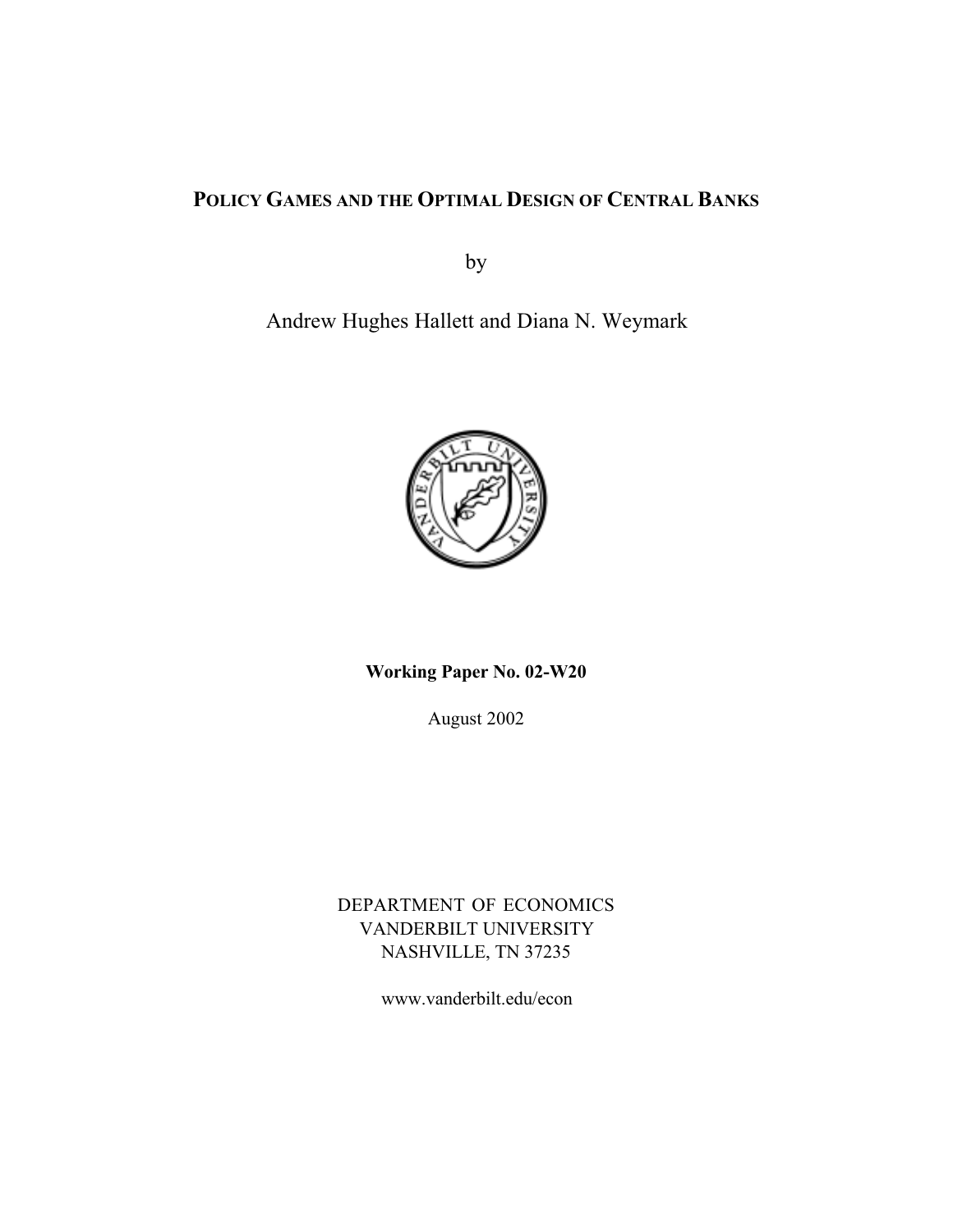## **Policy Games and the Optimal Design of Central Banks**

by

Andrew Hughes Hallett Department of Economics, Vanderbilt University, Nashville, TN  $a.hugheshallett@vanderbilt.edu\\$ 

Diana N. Weymark

Department of Economics, Vanderbilt University, Nashville, TN 37235, USA diana.weymark@vanderbilt.edu

August 2002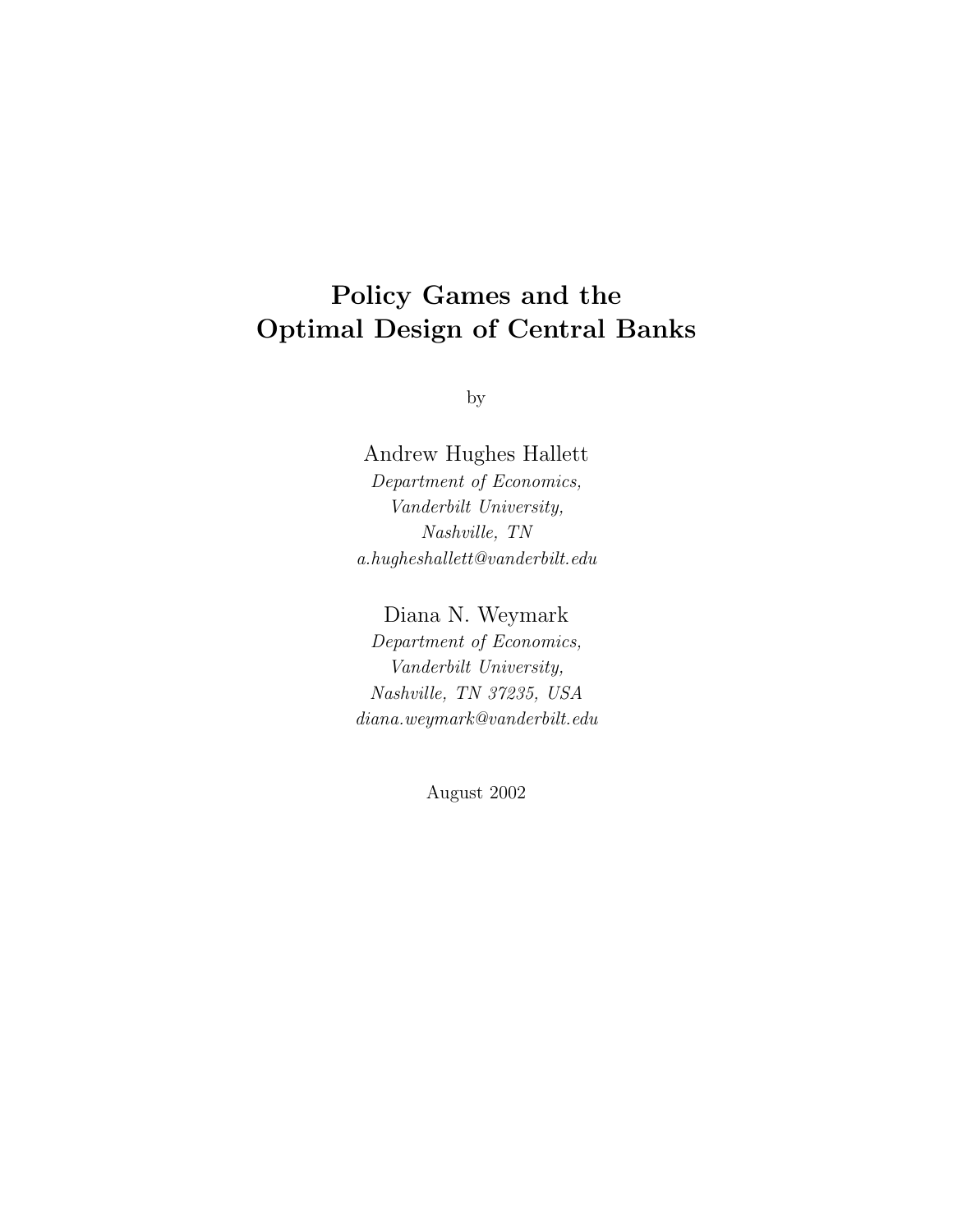#### **1. Introduction**

Few studies of monetary delegation model the interaction between the government and the central bank as a game of strategy. Those that do allow for strategic policy formation, use non-cooperative simultaneous-move (Nash equilibrium) games to model the interaction between the fiscal and monetary authorities. In practice however, the institutional arrangements in many countries confer varying degrees of leadership on one of the policy authorities. In some cases, this is the result of statutory provisions or the institutional arrangements under which the central bank is required to operate. In other cases, it is simply a matter of convention or common practice built up over a number of years. But, in either event, a Nash equilibrium between the individual policy makers may not be the appropriate framework for analyzing the policies and performance of alternative central banking regimes.

Moreover, because most of the existing literature considers only the impact of monetary policy on inflation and output performance, it can offer no guidelines for choosing among regimes when there is some kind of leadership among the players; or when some of the institutional characteristics may be chosen by different players; or when fiscal policy with social equity (redistributional) objectives is being pursued by the government. In this article we analyze the implications of several alternative institutional configurations on economic performance.

No doubt there are many different institutional configurations that countries could employ in this context. For the purposes of this analysis we limit ourselves to just four representative alternatives that have practical counterparts in the real world. Our first case is represented by a two-stage game in which the government initially determines both the degree of independence and the conservatism of the central bank. Subsequently, in the second stage of the game, the government and the central bank move simultaneously in choosing fiscal and monetary policy. This constitutes our first case: it might be taken to represent the operation of the Federal Reserve System. We also include here a variant in which the central bank is free to choose a target inflation rate which is different from (less than) that preferred by the fiscal authorities. This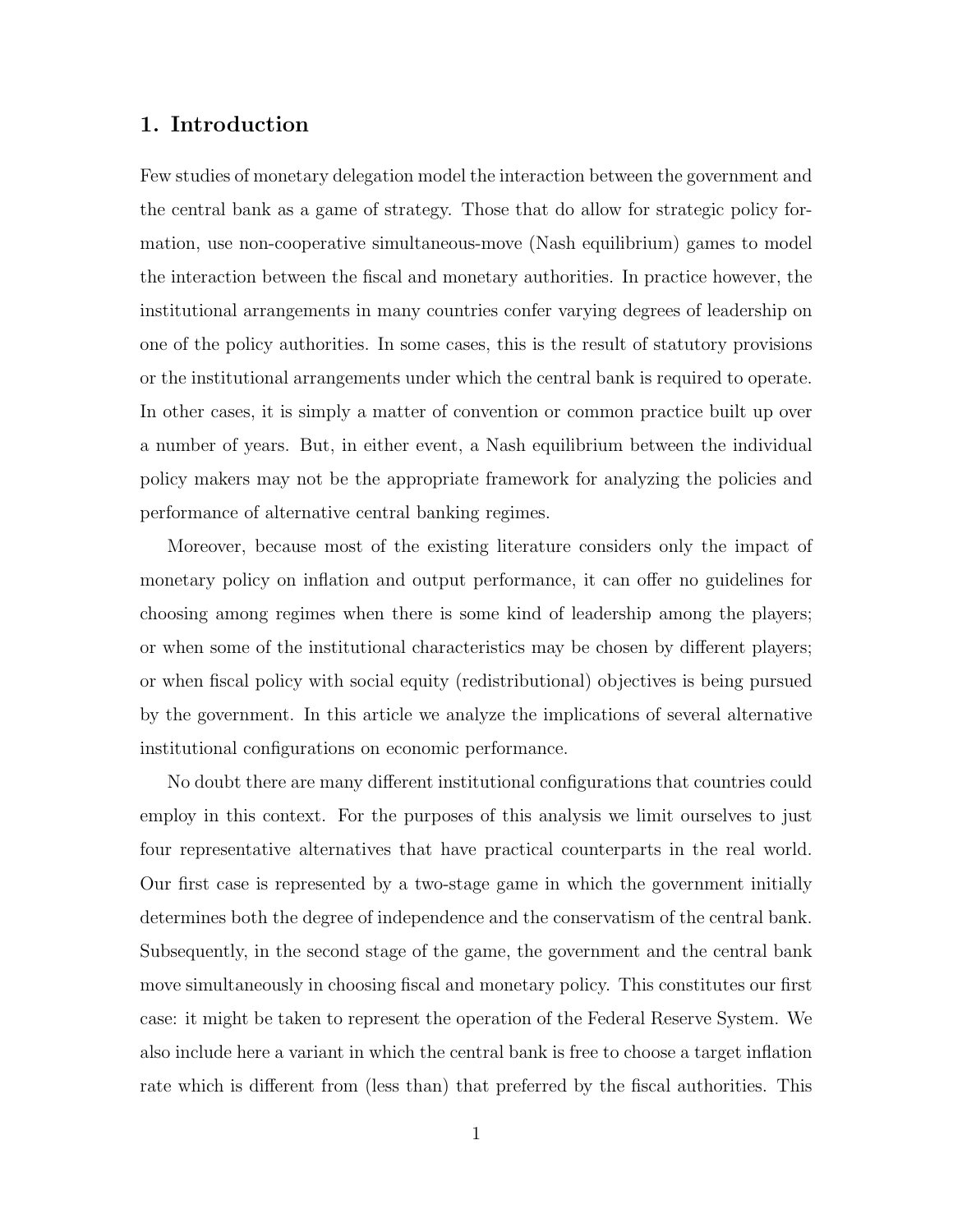is done to provide a second point of reference which will enable us to investigate the importance of target independence in the later stages of the paper.

Our second type of regime is one in which the government not only chooses the institutional design in the first stage of the game, but also exercises fiscal leadership in the second stage. This configuration might be taken as representative of the system under which the Bank of England now operates. In our third regime, we reverse the leadership roles and, in addition, grant the central bank target independence. In the first two regimes, by contrast, we assume that the inflation target pursued by the central bank coincides with that of the government. Our third case therefore captures some of the characteristics intended for the European central Bank. But as the degree of target independence is incomplete and because the degree of conservatism is still set by the government, it is probably more representative of the strong monetary leadership found in Switzerland or Germany before the Euro. Finally, we consider the case of simultaneously set monetary and fiscal policies, but in a world in which the government(s) can only choose the central bank's degree of independence. The central bank determines its own degree of conservatism. Here again we allow for the possibility that the inflation targets of the two policy authorities may differ. This regime captures the salient features of current practice at the European Central Bank.

#### **2. Economic Structure**

The model used in Weymark (2001) provides a useful framework for the present analysis. For purposes of exposition, we suppress potential spillover effects between countries and focus on the following three equations to represent the economic structure of any country:

$$
\pi_t = \pi_t^e + \alpha y_t + u_t \tag{1}
$$

$$
y_t = \beta(m_t - \pi_t) + \gamma g_t + \epsilon_t \tag{2}
$$

$$
g_t = m_t + s(by_t - \tau_t)
$$
\n<sup>(3)</sup>

where  $\pi_t$  is the inflation rate in period t,  $y_t$  is output growth in period t, and  $\pi_t^e$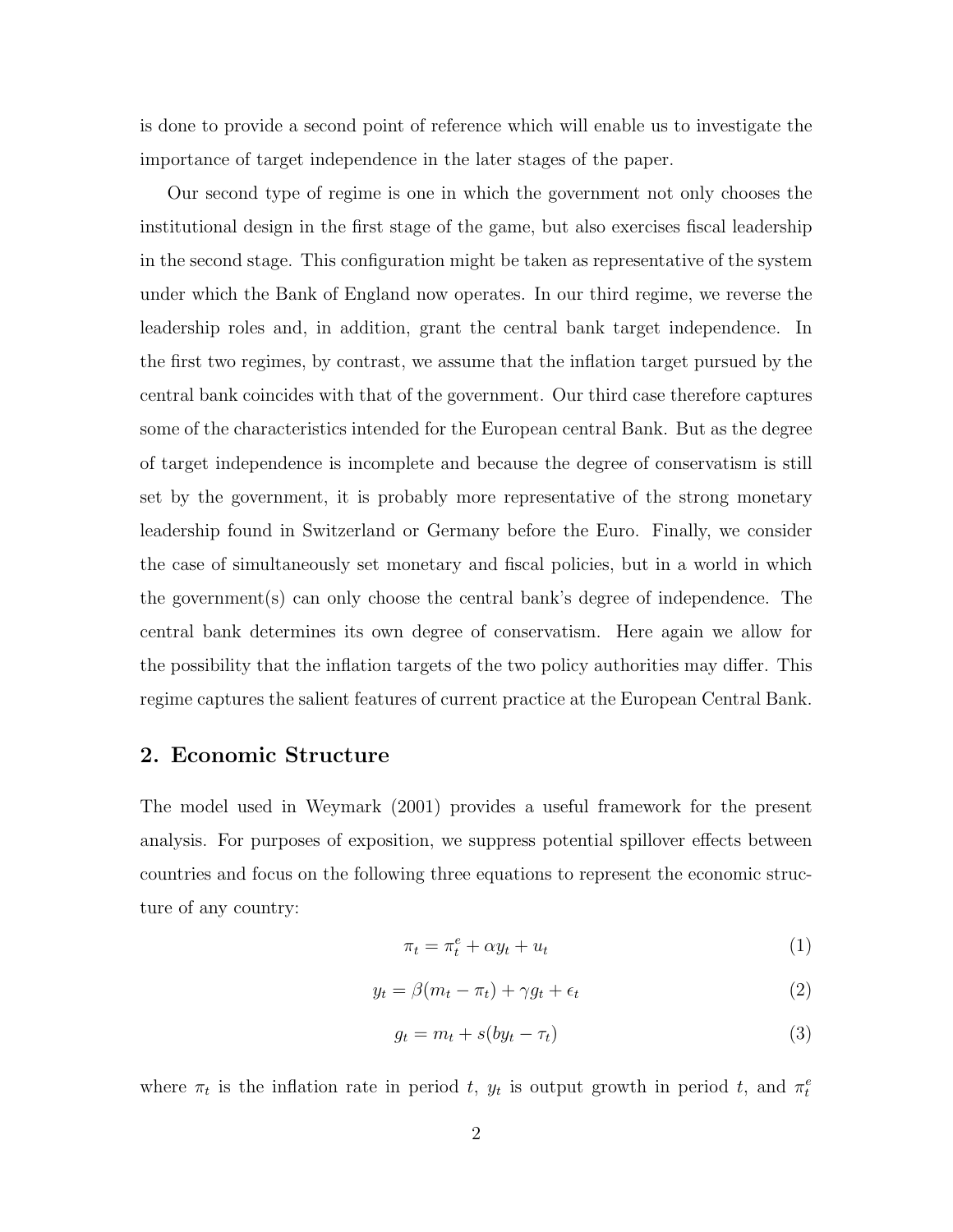represents the rate of inflation that rational agents expect will prevail in period  $t$ , conditional on the information available at the time expectations are formed. The variables  $m_t$ ,  $g_t$ , and  $\tau_t$  represent, respectively, the growth in the money supply, government expenditures, and tax revenues in period  $t$ . The variables  $u_t$  and  $\epsilon_t$  are random disturbances which are assumed to be independently distributed with zero mean and constant variance. The coefficients  $\alpha, \beta, \gamma, s$ , and b are all positive by assumption. The assumption that  $\gamma$  is positive may be considered controversial.<sup>1</sup> However, short-run impact multipliers derived from Taylor's (1993) multi-country estimation provide empirical support for this assumption. <sup>2</sup>

According to (1), inflation is increasing in the rate of inflation predicted by private agents and in output growth. Equation (2) indicates that both monetary and fiscal policies have an impact on the output gap. The microfoundations of the aggregate supply equation (1), originally derived by Lucas (1972, 1973), are well-known. Mc-Callum (1989) shows that aggregate demand equations like (2) can be derived from a standard, multiperiod utility-maximization problem.

Equation (3) describes the government's budget constraint. In the interests of simplicity, we allow discretionary tax revenues to be used for redistributive purposes only. Thus, in each period, the government must finance its remaining expenditures by selling government bonds to the central bank or to private agents.<sup>3</sup> We assume that

<sup>2</sup>For example, using Taylor's empirical results, Hughes Hallett andWeymark (2001) obtain shortrun  $\gamma$  estimates of 0.57, 0.43, 0.60, and 0.58 for France, Germany, Italy, and the United Kingdom, respectively.

<sup>&</sup>lt;sup>1</sup>Barro (1981) argues that government purchases have a contractionary impact on output. However, in contrast to those who argue that fiscal policy has little systematic or positive impact on economic performance, our model treats fiscal policy as important because (i) fiscal policy is used by governments to achieve includes redistributive objectives whose consequences need to be taken into account; and (ii) as Dixit and Lambertini (2001) point out, governments cannot precommit monetary policy with any credibility if fiscal policy is not also precommitted.

<sup>&</sup>lt;sup>3</sup>Several variations which relax the restrictions on how fiscal policy may be financed are considered in Weymark (2001). Specifically, in one variation, bond financing is replaced by income taxes which can be used to finance both  $g_t$  and  $\tau_t$ . In another variation, income taxes and newly-created general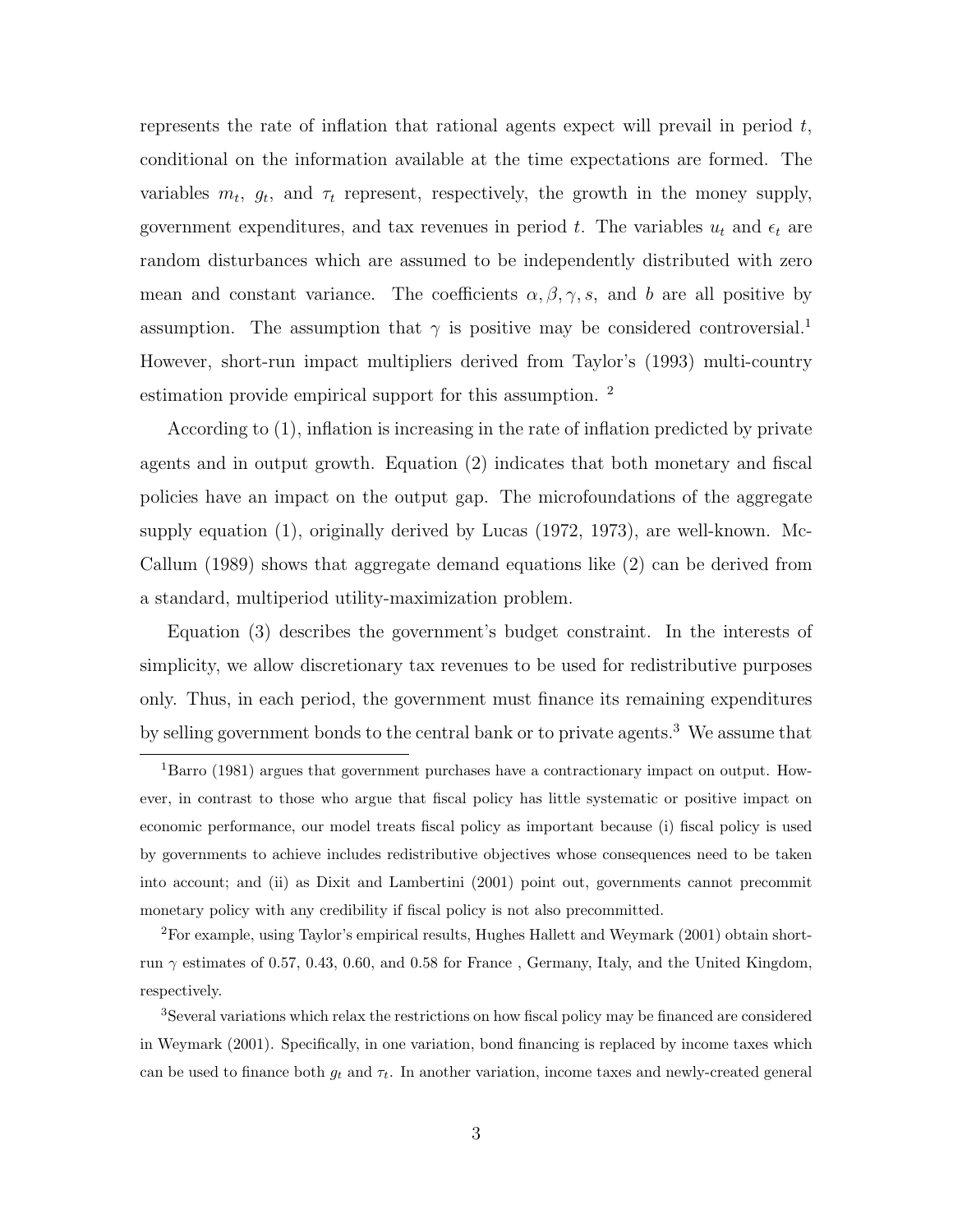there are two types of agents, rich and poor, and that only the rich use their savings to buy government bonds. In  $(3)$ , b is the proportion of pre-tax income (output) that goes to the rich and s is the proportion of after-tax income that the rich allocate to saving. The tax,  $\tau_t$ , is used by the government to redistribute income from the rich to the poor.

Using (1) and (2) to solve for  $\pi_t^e$ ,  $\pi_t$  and  $y_t$  yields the following reduced forms:

$$
\pi_t(g_t, m_t) = (1 + \alpha \beta)^{-1} [\alpha \beta m_t + \alpha \gamma g_t + m_t^e + \frac{\gamma}{\beta} g_t^e + \alpha \epsilon_t + u_t]
$$
(4)

$$
y_t(g_t, m_t) = (1 + \alpha \beta)^{-1} [\beta m_t + \gamma g_t - \beta m_t^e - \gamma g_t^e + \epsilon_t - \beta u_t]. \tag{5}
$$

Equations (5) and (3) then imply

$$
\tau_t(g_t, m_t) = [s(1 + \alpha \beta)]^{-1}[(1 + \alpha \beta + sb\beta)m_t - (1 + \alpha \beta - sb\gamma)g_t
$$

$$
- sb\beta m_t^e - sb\gamma g_t^e + sb\epsilon_t - sb\beta u_t]
$$
(6)

#### **3. Government and Central Bank Objectives**

In this paper, we allow for the possibility that the government and a fully independent central bank may differ in their objectives in some significant way. In particular, we assume that the government cares about inflation stabilization, output growth, and income redistribution, whereas the central bank, if left to itself, would be concerned only with the first two objectives. We also assume that the government has been elected by majority vote, so that the government's loss function reflects society's preferences over alternative economic objectives.

Formally, the government's loss function is given by

$$
L_t^g = \frac{1}{2} (\pi_t - \hat{\pi})^2 - \lambda_1^g y_t + \frac{\lambda_2^g}{2} [(b - \theta)y_t - \tau_t]^2
$$
\n(7)

where  $\hat{\pi}$  is the government's inflation target,  $\lambda_1^g$  is the relative weight that the government assigns to output growth, and  $\lambda_2^g$  is the relative weight assigned to income taxes are available to finance  $g_t$  and  $\tau_t$ . However, the model's theoretical predictions are robust to these variations.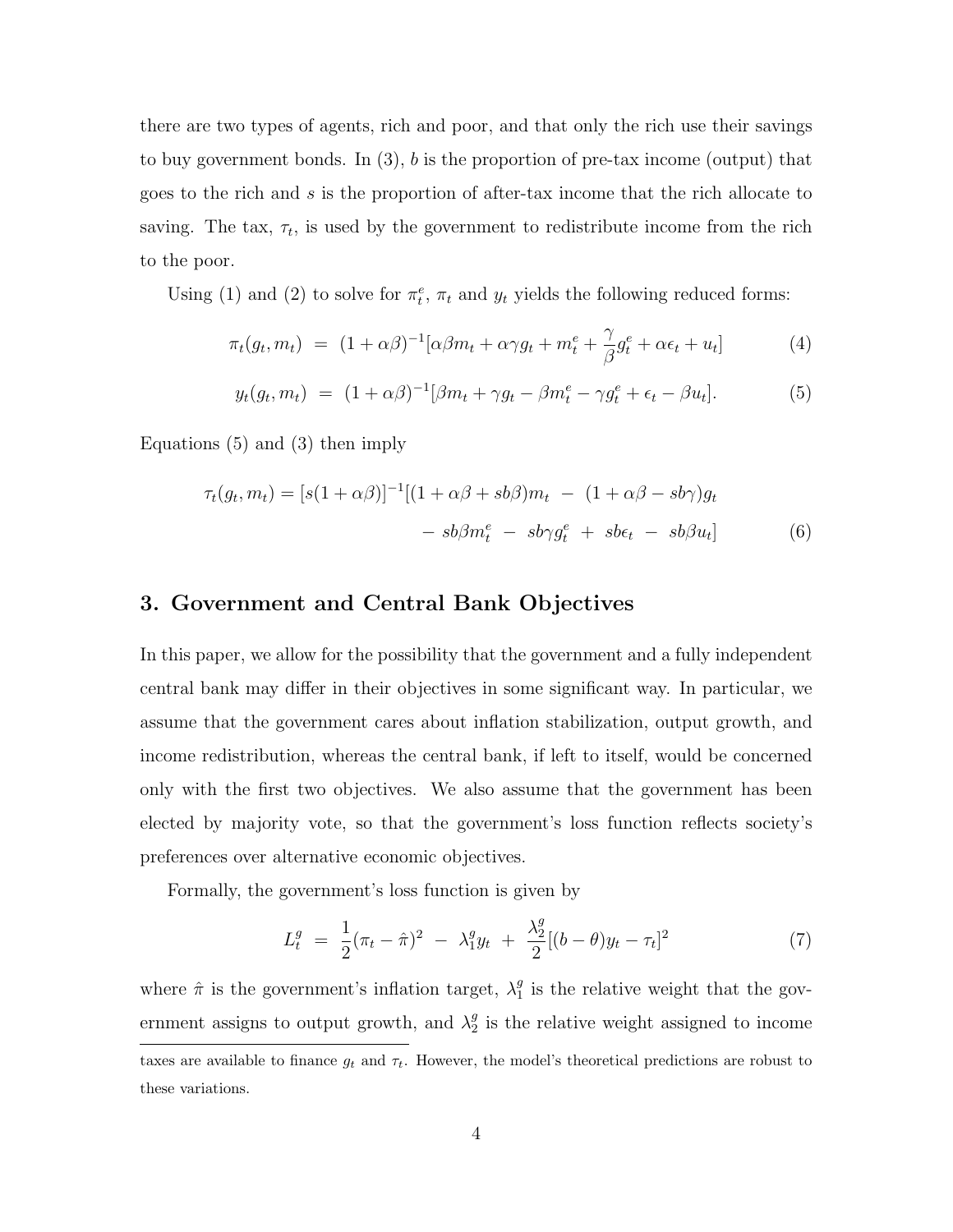redistribution. The parameter  $\theta$  represents the proportion of output that the government would, ideally, like to allocate to the rich. Galí and Monacelli (2002) have demonstrated that, under suitable assumptions, an objective function like (7) may be derived from the utility functions of individuals in a standard microfounded open economy model of the Obstfeld-Rogoff type. Demertzis et al (1999) have likewise shown that such a function would emerge out of the electoral process involving those agents. Hence, fiscal policy in this model will always be anchored in the microfoundations of voters' preferences, and may be considered "precommitted" in that sense.

The first term on the right of (7) reflects the government's concern with inflation stabilization. Specifically, the government incurs losses when actual inflation deviates from the government's or society's inflation target. The second term is intended to capture what many believe is a political reality for governments—namely, that voters reward governments for increases in output growth and penalize them for reductions in the growth rate.<sup>4</sup> The third component in the government's loss function reflects the government's concern with income redistribution. The parameter  $\theta$  represents the government's ideal degree of income inequality. For example, in an economy in which there are as many rich people as poor people, an egalitarian government would set  $\theta = 0.5$ . Ideally, in this case, the government would like to redistribute output in the amount of  $(b-0.5)y_t$  from the rich to the poor.

We assume that the central bank has objectives which may differ from those of the government:

$$
L_t^{cb} = \frac{1}{2}(\pi_t - \hat{\pi})^2 - (1 - \delta)\lambda^{cb}y_t - \delta\lambda_1^g y_t + \frac{\delta\lambda_2^g}{2}[(b - \theta)y_t - \tau_t]^2
$$
 (8)

<sup>&</sup>lt;sup>4</sup>In adopting a linear representation of the output objective, we follow Barro and Gordon (1983). In the monetary delegation literature, the output component in the government's loss function is more often represented as quadratic because the models employed typically preclude any stabilization role for monetary policy when the output term in the loss function is linear. In our model, the quadratic income redistribution term in the loss function allows monetary policy to play a direct role in output stabilization — the output variable being measuredas deviations from full employment (capacity) output.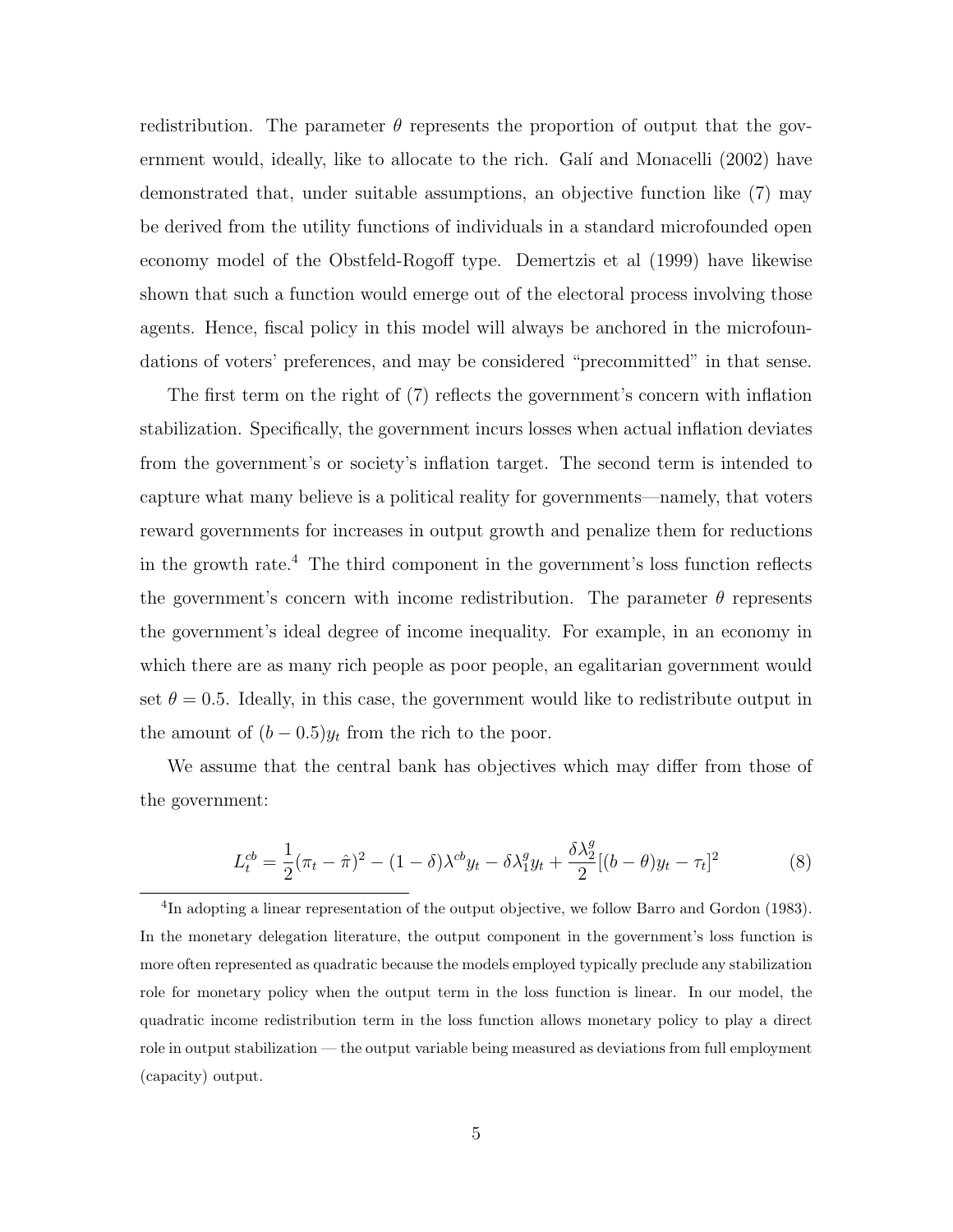where  $0 \le \delta \le 1$ , and  $\lambda^{cb}$  is the weight that the central bank assigns to output growth. The parameter  $\delta$  measures the degree to which the central bank is forced to take the government's objectives into account when formulating monetary policy. The closer  $\delta$  is to 0, the greater is the independence of the central bank.

In (7) we have described  $\hat{\pi}$  as the government's's inflation target. The fact that the same inflation target appears in (8) reflects our assumption that the central bank has instrument independence but not target independence. We relax that restriction below.

#### **4. Four Policy Games**

We characterize the strategic interaction between the government and the central bank as a two-stage non-cooperative game in which the structure of the model and the objective functions are common knowledge. Certain variations in institutional design are obtained by altering the assumptions about (i) which policy authority has control over the institutional parameters,  $\delta$  and  $\lambda^{cb}$  in stage 1, and (ii) the timing of fiscal and monetary policy moves in stage 2. Our baseline is a game in which the government sets both  $\delta$  and  $\lambda^{cb}$  in stage 1 and both policy authorities move simultaneously in stage 2. We then compare the outcomes associated with our baseline case to three alternatives. In one, we retain the baseline assumption for stage 1, but alter stage 2 to give the fiscal authority leadership in policy formation. Our second variation retains the stage 1 baseline assumptions, but switches the role of Stackelberg leader to the central bank in stage 2. Our third, and final, variant alters stage 1 by transferring control of  $\lambda^{cb}$  to the central bank, but retains the assumption of simultaneous policy moves in stage 2.

### 4.1 Simultaneous Moves — Government Chooses  $\delta$  and  $\lambda^{cb}$

In this section, we consider a situation in which the government chooses both of the institutional parameters,  $\delta$  and  $\lambda^{cb}$  in the first stage of the game. In the second stage, the government and the monetary authority move simultaneously and set their policy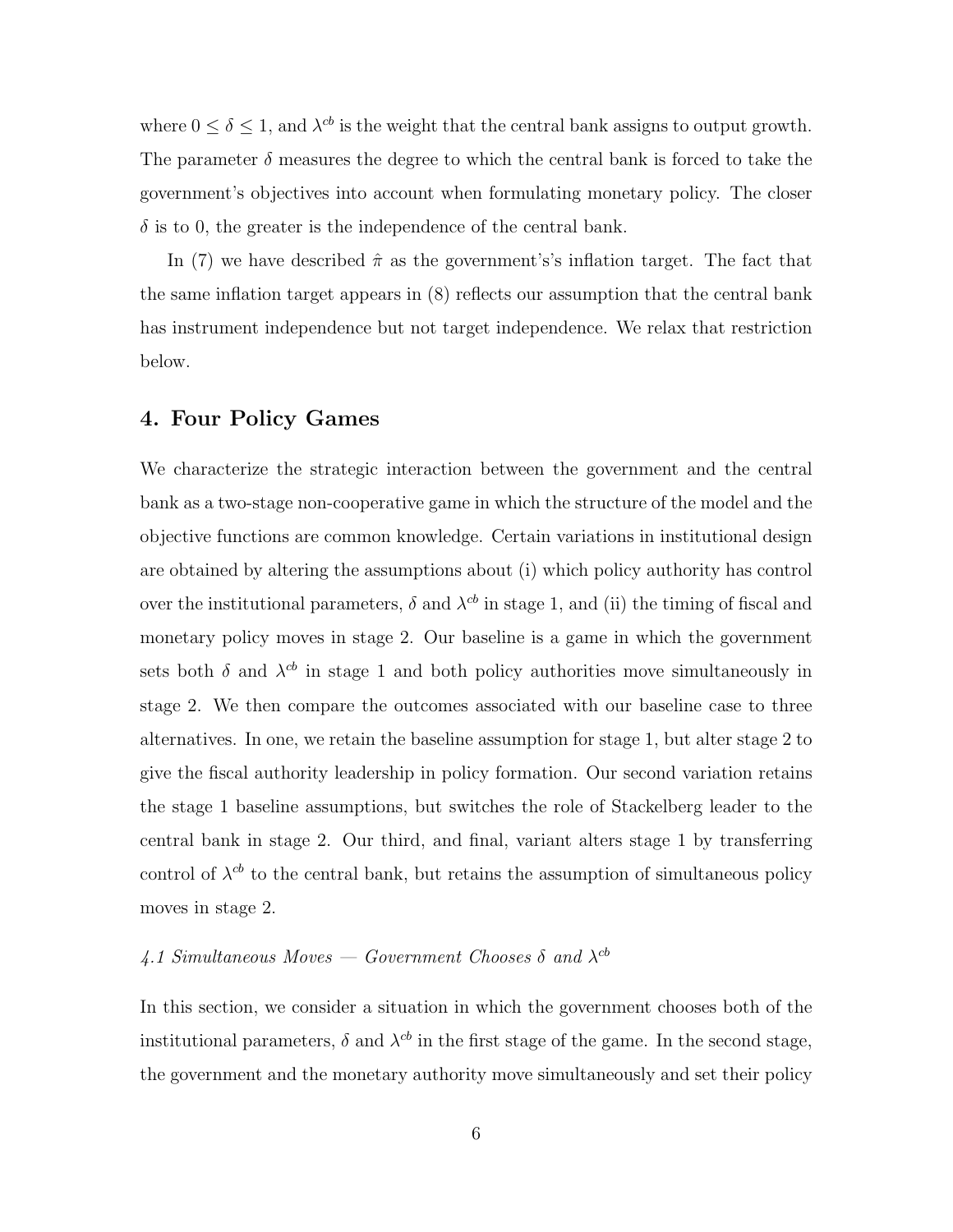instruments, given the  $\delta$  and  $\lambda^{cb}$  values determined at the previous stage. Private agents understand the game and form rational expectations for future prices in the second stage. We consider two cases. In the first case, both government and central bank follow the same inflation target,  $\hat{\pi}$ , while in the second case the central bank's inflation target,  $\hat{pi}^{cb}$  may differ from that of the government.

**Case 1.** The simultaneous-move game with coincident inflation targets can be described as follows:

#### **Stage 1**

The government solves the problem

$$
\min_{\delta, \lambda^{cb}} \mathbf{E} L^{g}(g_{t}, m_{t}, \delta, \lambda^{cb}) = \mathbf{E} \left\{ \frac{1}{2} [\pi_{t}(g_{t}, m_{t}) - \hat{\pi}]^{2} - \lambda_{1}^{g} [y_{t}(g_{t}, m_{t})] + \frac{\lambda_{2}^{g}}{2} [(b - \theta)y_{t}(g_{t}, m_{t}) - \tau_{t}(g_{t}, m_{t})]^{2} \right\}
$$
(9)

where  $L^g(g_t, m_t, \delta, \lambda^{cb})$  is (7) evaluated at  $(g_t, m_t, \delta, \lambda^{cb})$ , and E is the expectations operator.

#### **Stage 2**

- (i) Private agents form rational expectations about future prices before the shocks  $u_t$  and  $\epsilon_t$  are realized.
- (ii) The shocks  $u_t$  and  $\epsilon_t$  are realized and observed by the government and by the central bank.
- (iii) The government chooses  $g_t$ , taking  $m_t$  as given, to minimize  $L^g(g_t, m_t, \bar{\delta}, \bar{\lambda}^{cb})$ where  $\bar{\delta}$  and  $\bar{\lambda}^{cb}$  indicates that these variables were determined in stage 1.
- (iv) The central bank chooses  $m_t$ , taking  $g_t$  as given, to minimize

$$
L^{cb}(g_t, m_t, \bar{\delta}, \bar{\lambda}^{cb}) = \frac{(1 - \bar{\delta})}{2} [\pi_t(g_t, m_t) - \hat{\pi}]^2 - (1 - \bar{\delta}) \bar{\lambda}^{cb}[y_t(g_t, m_t)]
$$
  
+  $\bar{\delta} L^g(g_t, m_t, \bar{\delta}, \bar{\lambda}^{cb}).$  (10)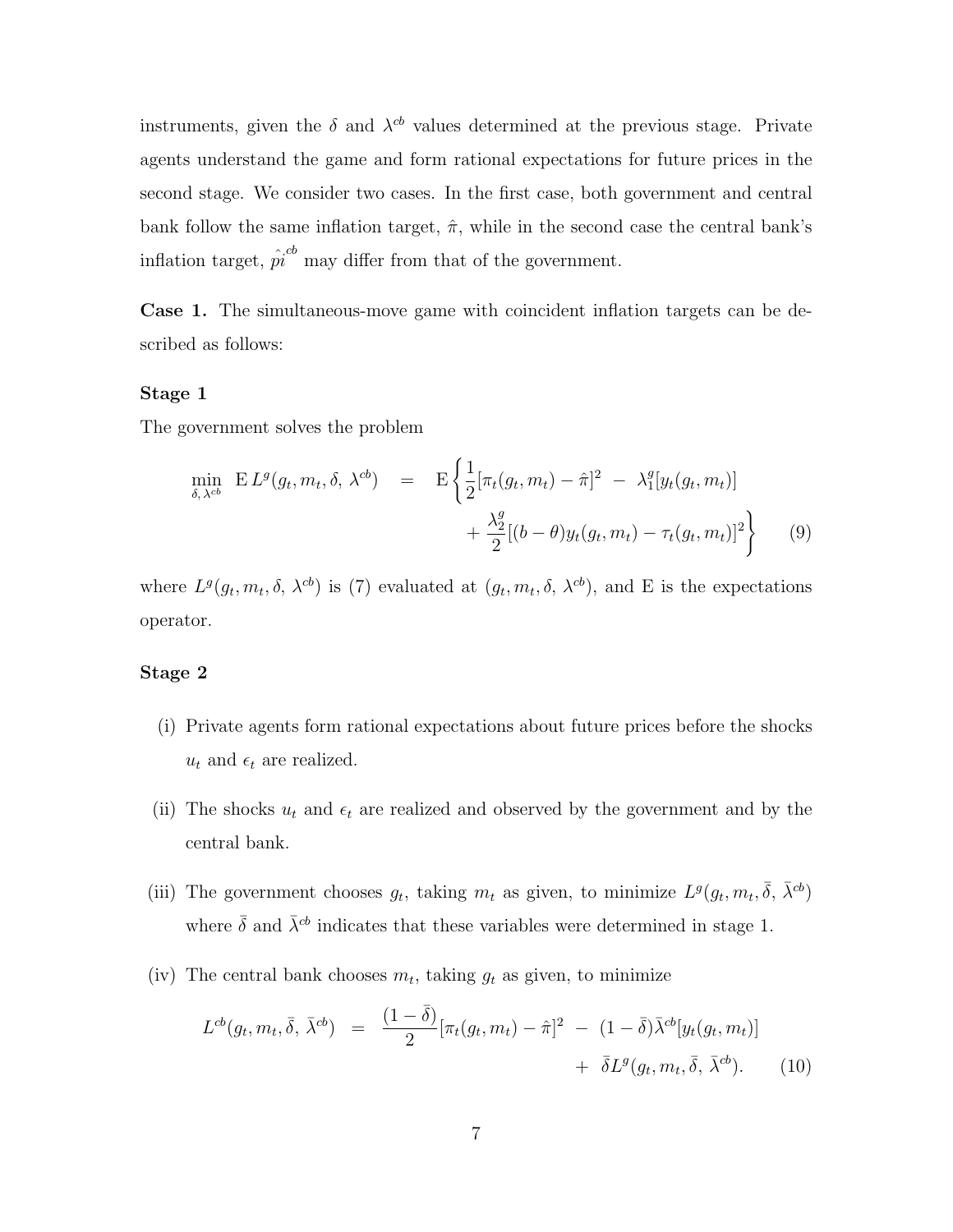The timing of this game is illustrated in Figure 1.



Figure 1: The Stages and Timing of the Simultaneous Move Game

This policy game can be solved by first solving the second stage of the game for the optimal money supply and government expenditure policies with  $\delta$  and  $\lambda^{cb}$  fixed, and then solving stage 1 by substituting the stage 2 results into (9) and minimizing with respect to  $\delta$  and  $\lambda^{cb}$ . The Nash equilibrium for stage 2 is

$$
m_t(\delta, \lambda^{cb}) = \frac{\beta \hat{\pi}}{(\beta + \gamma)} + \frac{(1 - \delta)\beta[\alpha \gamma^2 s^2 + \beta \phi \lambda_2^g] \lambda^{cb}}{\alpha \lambda_2^g [\beta \phi + \delta \gamma \Lambda](\beta + \gamma)} + \frac{\delta \beta (1 + \alpha \beta) \lambda_1^g}{\alpha [\beta \phi + \delta \gamma \Lambda]}
$$

$$
- \frac{(1 - \delta)\gamma^2 \beta s^2 \lambda_1^g}{(\beta + \gamma)[\beta \phi + \delta \gamma \Lambda] \lambda_2^g} - \frac{\epsilon_t}{(\beta + \gamma)} - \frac{(1 - \beta \gamma + \gamma \theta - \gamma \theta s) u_t}{\alpha (\beta + \gamma)}
$$
(11)

$$
g_t(\delta, \lambda^{cb}) = \frac{\beta \hat{\pi}}{(\beta + \gamma)} + \frac{(1 - \delta)\beta^2 [\phi \lambda_2^g - \alpha \gamma s^2] \lambda^{cb}}{\alpha \lambda_2^g [\beta \phi + \delta \gamma \Lambda](\beta + \gamma)} + \frac{\delta \beta (1 + \alpha \beta) \lambda_1^g}{\alpha [\beta \phi + \delta \gamma \Lambda]} + \frac{(1 - \delta)\beta^2 \gamma s^2 \lambda_1^g}{(\beta + \gamma)[\beta \phi + \delta \gamma \Lambda] \lambda_2^g} - \frac{\epsilon_t}{(\beta + \gamma)} - \frac{(1 + b\beta - \beta \theta + \beta \theta s) u_t}{\alpha (\beta + \gamma)}
$$
(12)

where

$$
\phi = 1 + \alpha \beta - \gamma \theta s \tag{13}
$$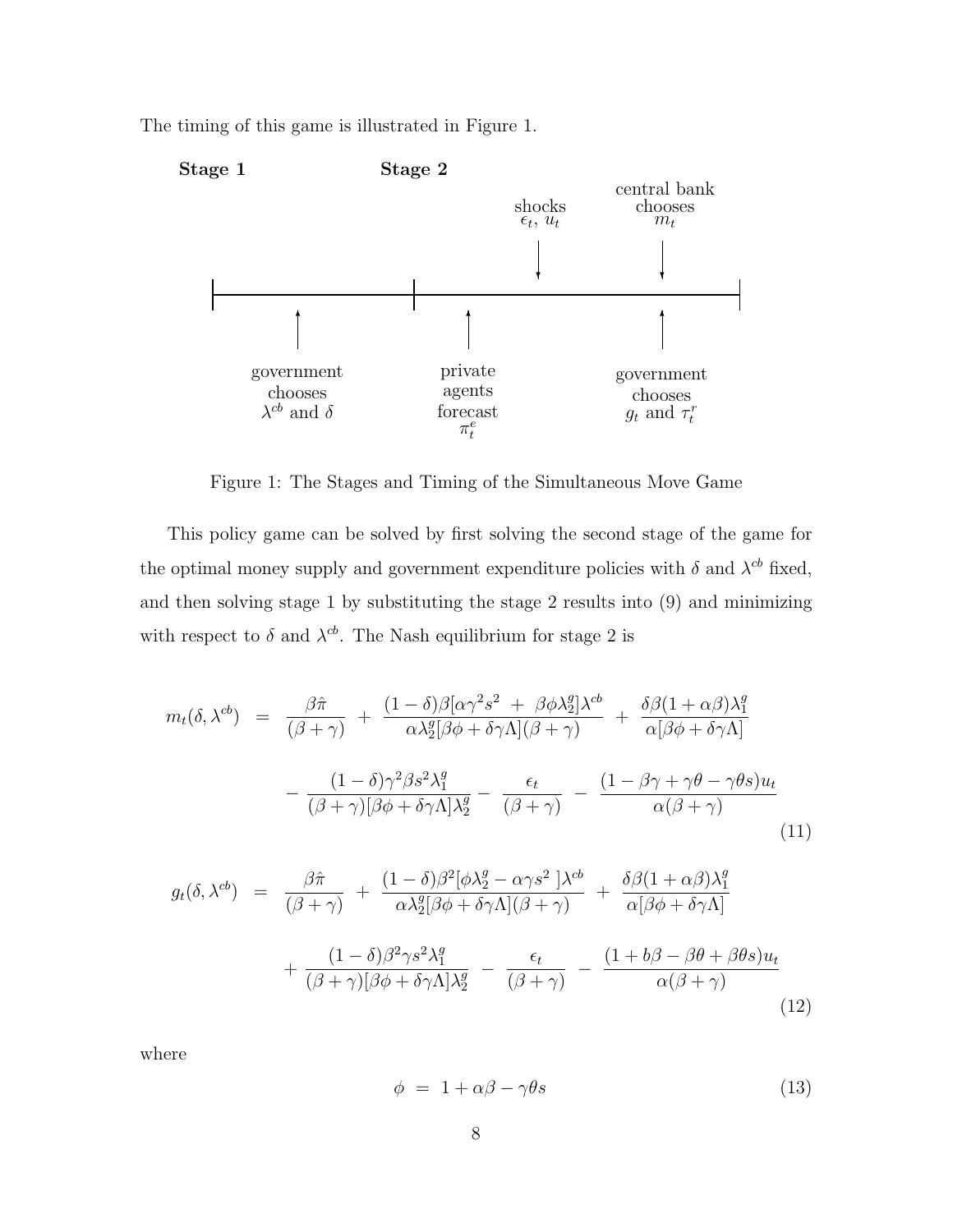$$
\Lambda = 1 + \alpha \beta + \beta \theta s. \tag{14}
$$

The sign of the composite parameter  $\Lambda$  has no bearing on the results that follow: it is positive anyway. The results are, however, sensitive to the sign of  $\phi$ . The parameter  $\phi$  is perhaps most easily interpreted by noting that from (5) and (6)

$$
\frac{\partial[(b-\theta)y_t - \tau_t]}{\partial g_t} = \frac{\phi}{(1+\alpha\beta)}.
$$
\n(15)

The term  $(b - \theta)y_t$  represents the transfer that the government would like to make to the poor. Equation (15) shows that the difference between the government's ideal transfer to the poor and actual transfer payment,  $\tau_t^r$ , is positively (negatively) related to government expenditures when  $\phi$  is positive (negative). The assumption that  $\phi$ is positive therefore implies that increases in government expenditure make it more difficult for the government to achieve the optimal transfer. Because in this model, government expenditure is positively related to output growth, there is a conflict between government policies aimed at stimulating growth and those aimed at income redistribution when  $\phi$  is positive. Although it is possible for  $\phi$  to be negative, the implications of this are rather unappealing. In order for  $\phi$  to be negative, the impact of government expenditure on output must be so large that the government can increase transfer payments without significantly reducing the funding available to finance its desired level of government expenditure. In this article, we restrict our analysis to the case in which  $\phi$  is positive.

It is also assumed that the government and the central bank observe the white noise disturbances,  $u_t$  and  $\epsilon_t$ , in the second stage before policies are chosen, but after private expectations have been formed. Although private agents cannot observe  $u_t$ and  $\epsilon_t$  prior to forming expectations about future inflation rates, the characteristics of the institutions in place in the economy, represented by  $\delta$  and  $\lambda^{cb}$ , are known to them with certainty. Under these conditions, it can be shown that (11) and (12) characterize a rational expectations equilibrium.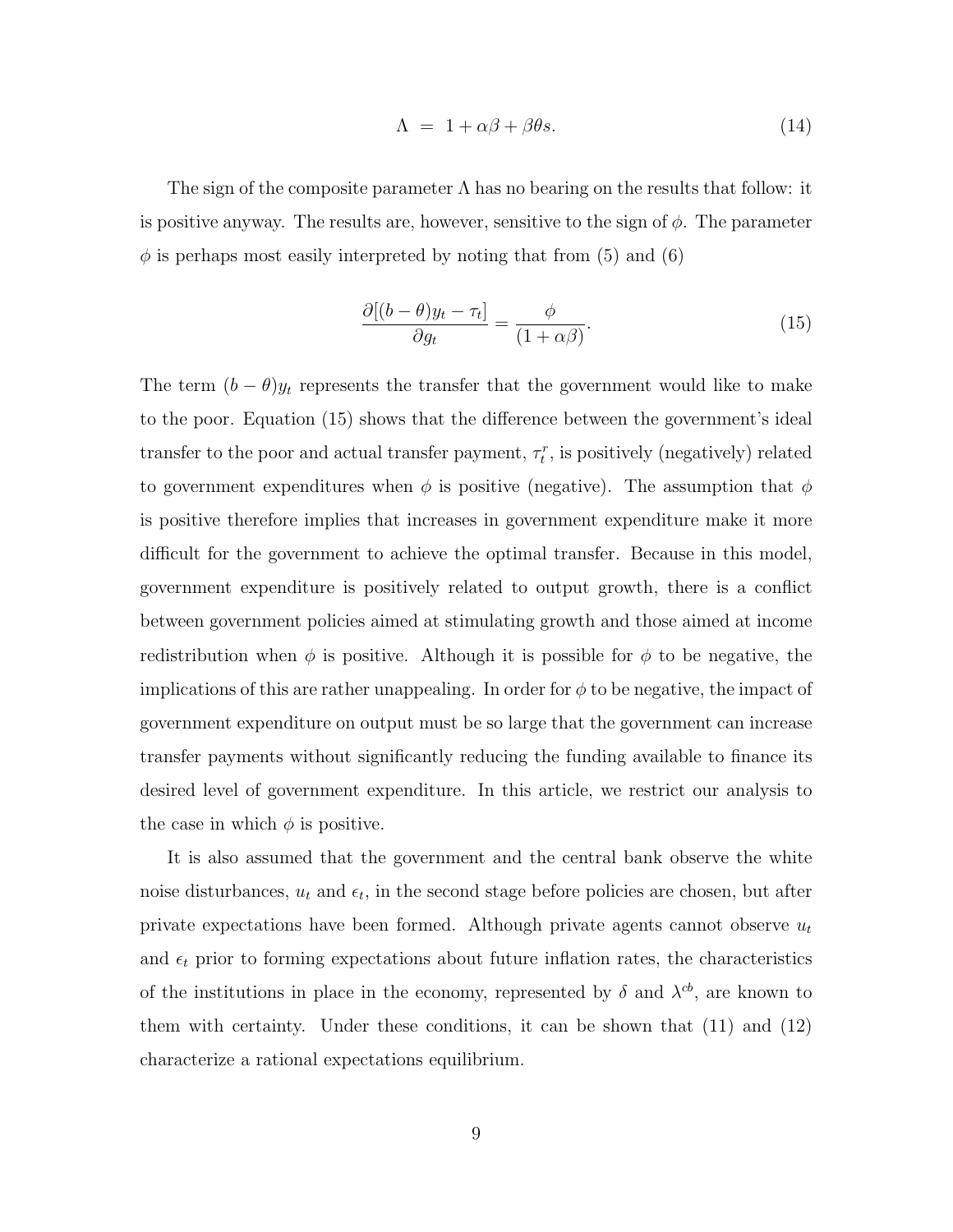Taking the expectation of both sides of (11) and (12) to obtain  $m_t^e$  and  $g_t^e$ , respectively, and substituting the result, together with (11) and (12), into (4) and (5) yields the reduced-form solutions for  $\pi_t$  and  $y_t$  as functions of the institutional variables  $\delta$ and  $\lambda^{cb}$ 

$$
\pi_t(\delta, \lambda^{cb}) = \hat{\pi} + \frac{(1-\delta)\beta\phi\lambda^{cb}}{\alpha[\beta\phi + \delta\gamma\Lambda]} + \frac{\delta[\beta\phi + \gamma\Lambda]\lambda_1^g}{\alpha[\beta\phi + \delta\gamma\Lambda]}
$$
(16)

$$
y_t(\delta, \lambda^{cb}) = \frac{-u_t}{\alpha}.
$$
 (17)

From (6), the reduced-form solution for  $\tau_t$  is given by

$$
\tau_t(\delta, \lambda^{cb}) = \frac{(1-\delta)\beta\gamma s(\lambda^{cb} - \lambda_1^g)}{[\beta\phi + \delta\gamma\Lambda]\lambda_2^g} - \frac{(b-\theta)u_t}{\alpha}.
$$
\n(18)

Substituting (16) - (18) into (9), the government's stage 1 minimization problem can be expressed as

$$
\min_{\delta,\lambda^{cb}} EL^{g}(\delta, \lambda^{cb}) = \frac{1}{2} \left\{ \frac{(1-\delta)\beta\phi\lambda_1^{cb}}{\alpha[\beta\phi + \delta\gamma\Lambda]} + \frac{\delta[\beta\theta + \Lambda\gamma]\lambda_1^g}{\alpha[\beta\phi + \delta\gamma\Lambda]} \right\}^2 + \frac{\lambda_2^g}{2} \left\{ \frac{(1-\delta)\beta\gamma s(\lambda^{cb} - \lambda_1^g)}{[\beta\phi + \delta\gamma\Lambda]\lambda_2^g} \right\}^2.
$$
\n(19)

Partial differentiation of (19) with respect  $\lambda^{cb}$  and  $\delta$  now yields the first-order conditions for choosing  $\delta$  and  $\lambda^{cb}$ :

$$
\frac{\partial EL^{g}(\delta, \lambda^{cb})}{\partial \lambda^{cb}} = \frac{(1-\delta)^{2}(\beta\phi)^{2}\lambda^{cb} + \delta(1-\delta)\beta\phi[\beta\phi + \gamma\Lambda]\lambda_{1}^{g}}{\alpha^{2}[\beta\phi + \delta\gamma\Lambda]^{2}} + \frac{(1-\delta)^{2}(\beta\gamma s)^{2}(\lambda^{cb} - \lambda_{1}^{g})}{\lambda_{2}^{g}[\beta\phi + \delta\gamma\Lambda]^{2}} = 0
$$
\n(20)

$$
\frac{\partial EL^g(\delta, \lambda^{cb})}{\partial \delta} = -\frac{\left\{ (1-\delta)\beta \phi \lambda^{cb} + \delta[\beta \phi + \gamma \Lambda] \lambda_1^g \right\} \beta \phi [\beta \phi + \gamma \Lambda] (\lambda^{cb} - \lambda_1^g)}{\alpha^2 [\beta \phi + \delta \gamma \Lambda]^3}
$$
\n
$$
\left\{ (1-\delta)(\beta \gamma s)^2 [\beta \phi + \gamma \Lambda] (\lambda^{cb} - \lambda_1^g)^2 \right\}
$$

$$
-\left\{\frac{(1-\delta)(\beta\gamma s)^2[\beta\phi+\gamma\Lambda](\lambda^{cb}-\lambda_1^g)^2}{\lambda_2^g[\beta\phi+\delta\gamma\Lambda]^3}\right\} = 0
$$
\n(21)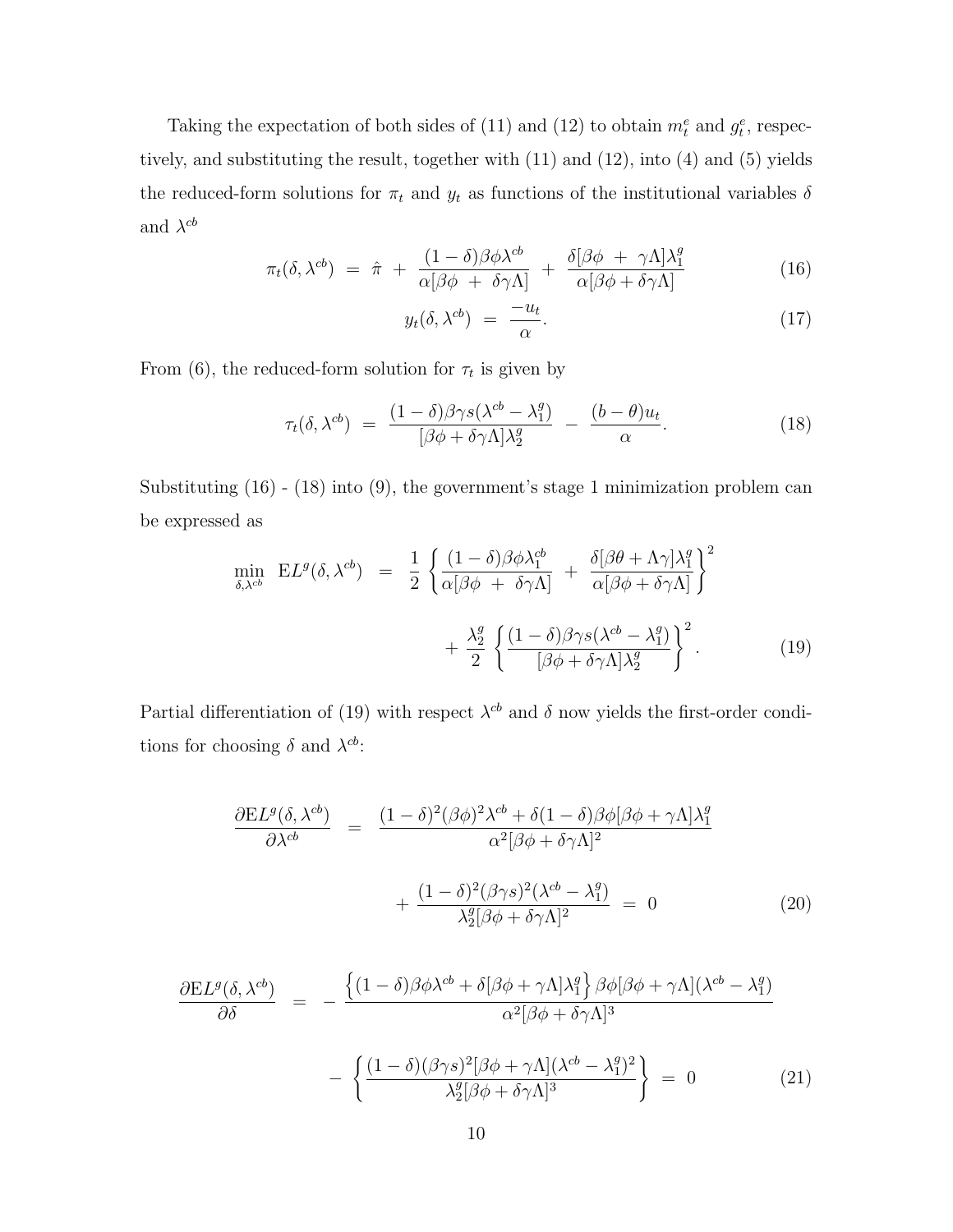It is evident that  $[\beta\phi + \delta\gamma\Lambda] = 0$  is not a solution to the minimization problem. When  $[\beta\phi+\delta\gamma\Lambda]\neq0,$  (20) and (21) yield, respectively, (22) and (23):

$$
\lambda_2^g (1 - \delta) \phi \left\{ (1 - \delta) \beta \phi \lambda^{cb} + \delta [\beta \phi + \gamma \Lambda] \lambda_1^g \right\} + \alpha^2 (1 - \delta)^2 \beta \gamma^2 s^2 (\lambda^{cb} - \lambda_1^g) = 0 \tag{22}
$$

$$
\lambda_2^g \phi \left\{ (1 - \delta) \beta \phi \lambda^{cb} + \delta [\beta \phi + \gamma \Lambda] \lambda_1^g \right\} (\lambda^{cb} - \lambda_1^g) + \alpha^2 (1 - \delta) \beta \gamma^2 s^2 (\lambda^{cb} - \lambda_1^g)^2 = 0. \tag{23}
$$

There are two solutions that satisfy both of the first-order conditions given above. By inspection, it is apparent that (22) and (23) are both satisfied when  $\delta = 1$  and  $\lambda^{cb} = \lambda_1^g$ . This solution characterizes a central bank that is fully dependent. When  $\delta \neq 1$  and  $\lambda^{cb} \neq \lambda_1^g$ , then (22) and (23) imply the following relationship between  $\delta$ and  $\lambda^{cb}$ 

$$
\delta = \frac{\beta \phi^2 \lambda^{cb} \lambda_2^g + (\alpha \gamma s)^2 \beta (\lambda^{cb} - \lambda_1^g)}{\beta \phi^2 \lambda^{cb} \lambda_2^g + (\alpha \gamma s)^2 \beta (\lambda^{cb} - \lambda_1^g) - \phi [\beta \phi + \gamma \Lambda] \lambda_1^g \lambda_2^g},\tag{24}
$$

or, equivalently,

$$
\lambda^{cb} = \frac{(\alpha \gamma s)^2 \lambda_1^g}{\phi^2 \lambda_2^g + (\alpha \gamma s)^2} - \frac{\delta[\beta \phi + \gamma \Lambda] \phi \lambda_1^g \lambda_2^g}{(1 - \delta) \beta [\phi^2 \lambda_2^g + (\alpha \gamma s)^2]}.
$$
(25)

The solution that yields the minimum loss for the government, as measured by the government's loss function (7), can be identified by using (19) to compare the expected loss that would be suffered under the alternative institutional arrangements. Substituting  $\delta = 1$  and  $\lambda^{cb} = \lambda_1^g$  into (19) results in

$$
\mathbf{E}L^g = \frac{(\lambda_1^g)^2}{2\alpha^2}.
$$
\n(26)

Substituting (24) into the right-hand-side of (19) yields

$$
EL^{g} = \frac{(\lambda_1^{g})^2}{2\alpha^2} \left\{ \frac{(\alpha \gamma s)^2}{(\alpha \gamma s)^2 + \phi^2 \lambda_2^g} \right\}.
$$
 (27)

The preference parameter  $\lambda_2^g$  is nonnegative by assumption. For positive (nonnegative) values of  $\lambda_2^g$ , the value of (26) exceeds (equals) that of (27) which establishes that (24) is the solution to the government's loss minimization problem.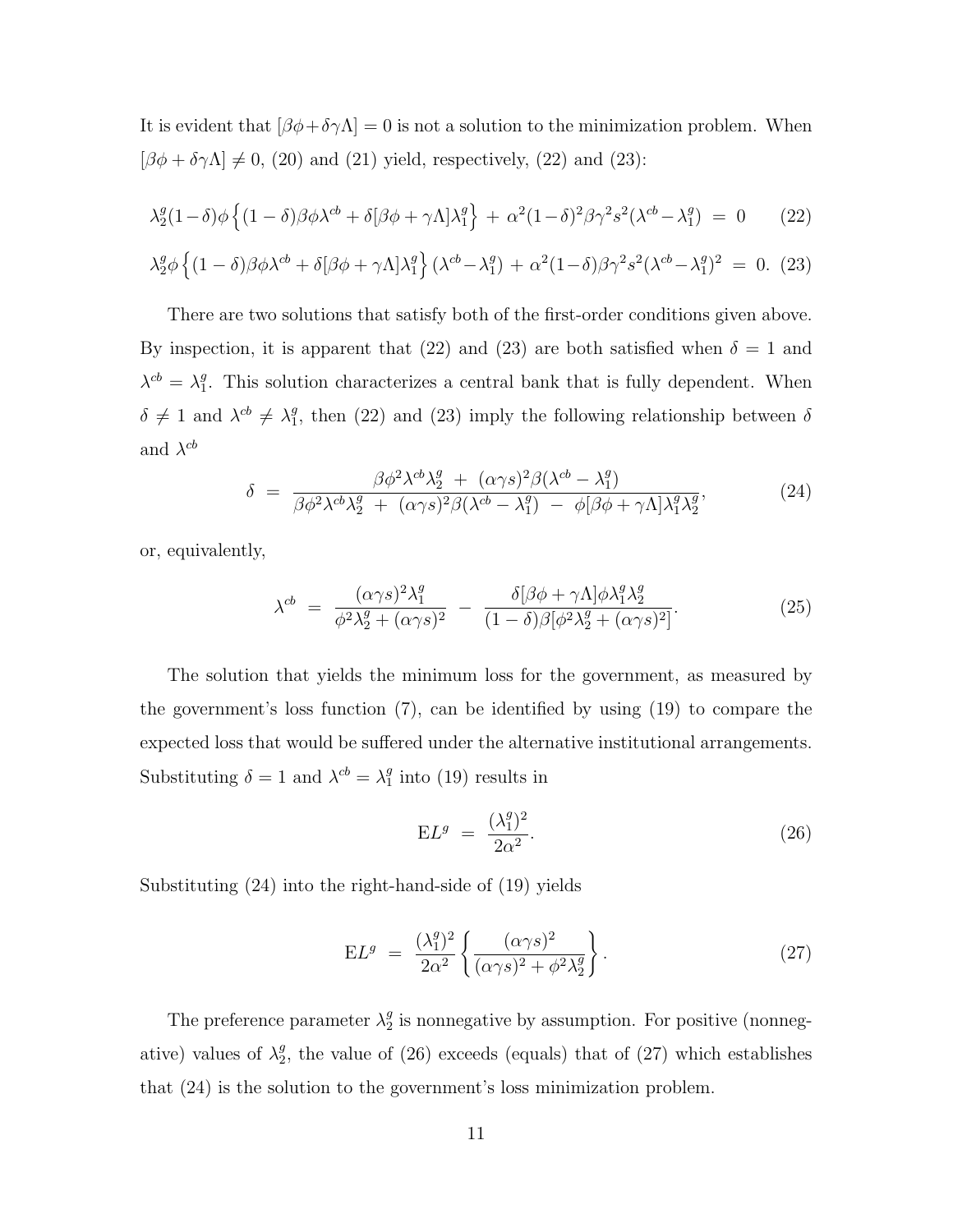**Case 2.** As a small but important variant on our reference case, we can also allow for the possibility that the central bank may adopt its own inflation target ,  $\hat{\pi}^{cb}.$  This gives the central bank target independence. In what follows, we assume that the central bank's inflation target would be lower than that of the government (i.e.,  $\hat{\pi}^{cb}$  <  $\hat{\pi}$ ). As in case 1, institutional parameters,  $\delta$  and  $\lambda^{cb}$  are chosen by the government.

It is comparatively easy to rework the previous case, but allowing the central bank to adopt its own inflation target,  $\hat{\pi}^{cb} < \hat{\pi}$  in (8) or (10). The expressions that emerge are somewhat more complicated however. Repeating the same steps as in case 1 we get

$$
\pi_t(\delta, \lambda^{cb}) = \frac{(1-\delta)\beta\phi\hat{\pi}^{cb} + \delta(\beta\phi + \gamma\Lambda)\hat{\pi}}{[\beta\phi + \delta\gamma\Lambda]} + \frac{(1-\delta)\beta\phi\lambda^{cb} + \delta[\beta\phi + \gamma\Lambda]\lambda_1^g}{\alpha[\beta\phi + \delta\gamma\Lambda]}
$$
(28)

$$
y_t(\delta, \lambda^{cb}) = \frac{-u_t}{\alpha}.
$$
 (29)

$$
\tau_t(\delta, \lambda^{cb}) = \frac{\alpha \beta \gamma s (1 - \delta)(\hat{\pi}^{cb} - \hat{\pi})}{[\beta \phi + \delta \gamma \Lambda] \lambda_2^g} + \frac{(1 - \delta) \beta \gamma s (\lambda^{cb} - \lambda_1^g)}{[\beta \phi + \delta \gamma \Lambda] \lambda_2^g} - \frac{(b - \theta) u_t}{\alpha}.
$$
 (30)

The new institutional parameters are then given by

$$
\delta = \frac{(\beta \phi)^2 \lambda^{cb} \lambda_2^g - \Omega(\hat{\pi}, \hat{\pi}^{cb})}{(\beta \phi)^2 \lambda^{cb} \lambda_2^g - \Omega(\hat{\pi}, \hat{\pi}^{cb}) - \beta \phi([\beta \phi + \gamma \Lambda] \lambda_1^g \lambda_2^g}
$$
(31)

and

$$
\lambda^{cb} = \alpha(\hat{\pi} - \hat{\pi}^{cb}) + \frac{(\alpha \gamma s)^2 \lambda_1^g}{[\phi^2 \lambda_2^g + (\alpha \gamma s)^2]} - \frac{\phi[\beta \phi + \gamma \Lambda] \lambda_1^g \lambda_2^g \delta}{\beta (1 - \delta) [\phi^2 \lambda_2^g + (\alpha \gamma s)^2]} \tag{32}
$$

where 
$$
\Omega(\hat{\pi}, \hat{\pi}^{cb}) = \alpha(\beta\phi)^2(\hat{\pi} - \hat{\pi}^{cb})\lambda_2^g + (\alpha\beta\gamma s)^2[\lambda_1^g - \lambda^{cb} + \alpha(\hat{\pi} - \hat{\pi}^{cb})].
$$

Substituting  $(28) - (32)$  back into  $(7)$  yields exactly the same welfare losses for the government (and society) as in case 1: i.e., we get (27) again.

The results obtained here may now be compared to case 1, where there is no target independence. Various conclusions follow. First, there is no advantage (or disadvantage) in granting target independence to the central bank as far as society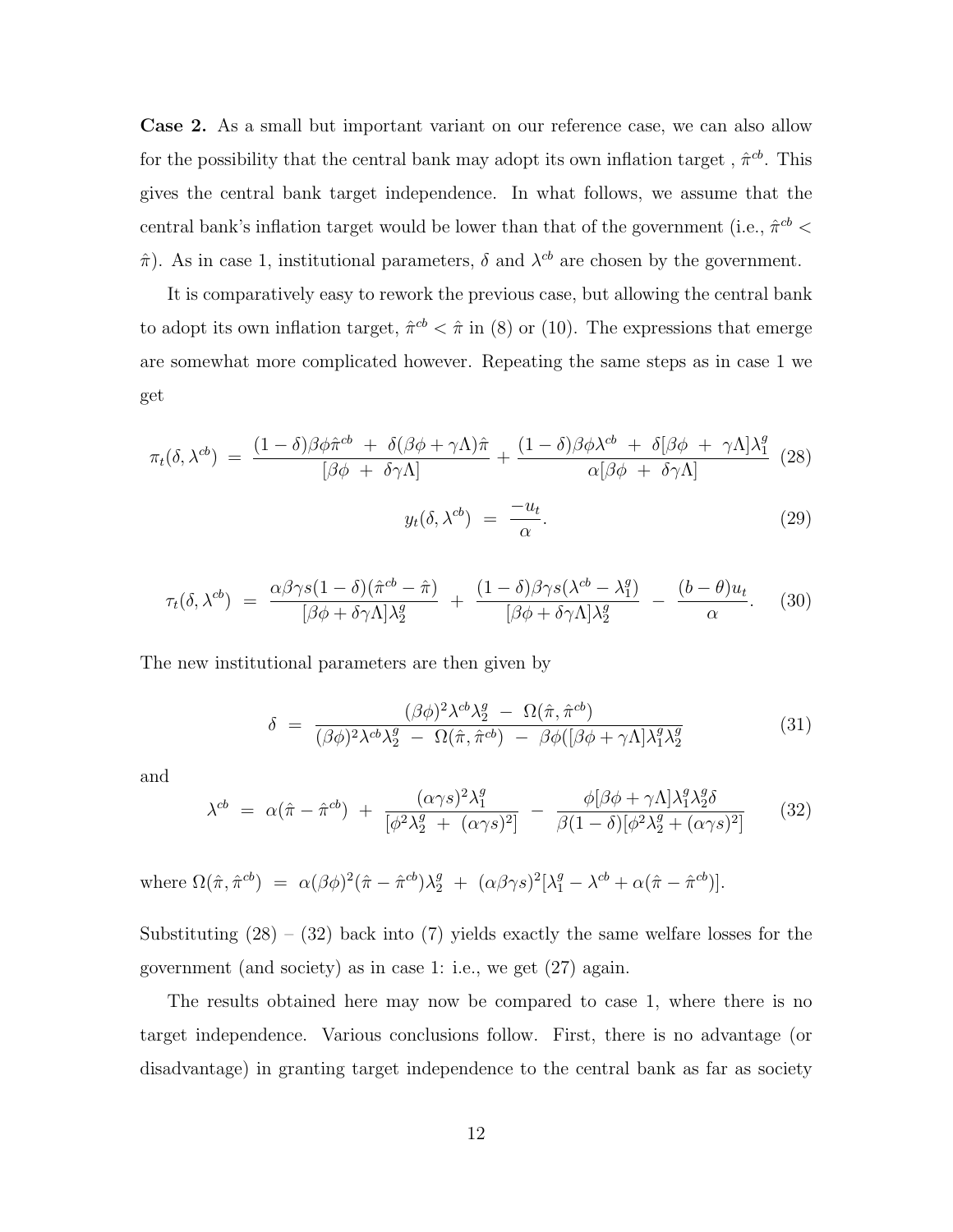and its elected government are concerned.<sup>5</sup> The reason is that, if the central bank were (expected) to choose a lower inflation target than the government  $(\hat{\pi}^{cb} < \hat{\pi})$ , the government would then choose its institutional parameters to compensate. It is easy to check that  $\partial \delta / \partial (\hat{\pi} - \hat{\pi}^{cb}) > 0$  for any value of  $\lambda^{cb}$ ; or that, because of the extra term in  $(\hat{\pi} - \hat{\pi}^{cb})$ , the value of  $\lambda^{cb}$  in case 2 always exceeds that in case 1 for any value of  $\delta$ . Consequently, any attempt by the central bank to systematically exploit target independence by setting its own inflation target would cause an optimizing government to reduce the degree of independence conferred on the bank and/or the degree of conservatism of those appointed to manage monetary policy. In comparison to case 1, inflation is always lower in case 2 and income inequality greater; output stability is the same in both cases. Clearly, the different institutional arrangements can result in the same welfare outcome. This result shows that granting central banks target independence will not, on its own, be welfare improving. However, the degree of target independence granted the central bank is not a matter of indifference. First, because target independence can alter the mix of outcomes, changes in the degree of target independence may benefit certain groups in society over others. Second, a central bank that unexpectedly imposes its own inflation target will inevitably appear — from society's perspective — to be too independent or too conservative in its policies. Such criticisms have been a matter of great concern to the ECB.

# 4.2 Fiscal Policy Leadership — Government Chooses  $\delta$  and  $\lambda^{cb}$

In this variation, we maintain the same constitutional structure (i.e., stage 1 is unchanged), but allow the government to exercise leadership with its fiscal policy while the central bank may be (but does not have to be) fully independent in pursuit of its objectives. Thus, the government still chooses the institutional parameters  $\delta$  and  $\lambda^{cb}$ in the first stage of the game. But the second stage is a Stackelberg game in which the government takes on a leadership role. That means the government and the monetary

<sup>&</sup>lt;sup>5</sup>That does not rule out the possibility that there may be some private advantage to the central bank.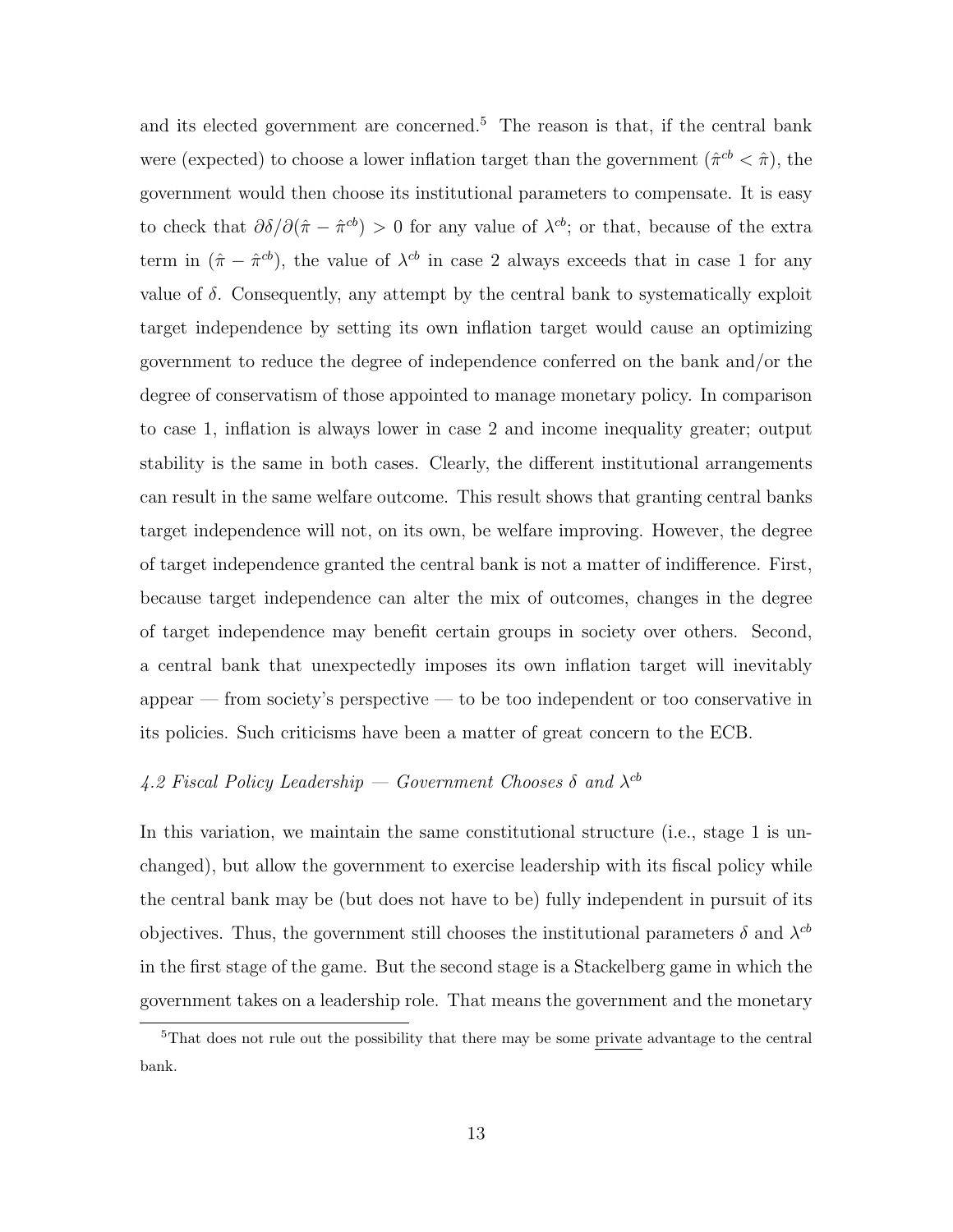authority set their policy instruments, given values for  $\delta$  and  $\lambda^{cb}$  determined at the previous stage, in the knowledge that the second stage would be a Stackelberg game with fiscal leadership. Formally, this policy game can be described as follows:

#### **Stage 1**

The government solves the problem:

$$
\min_{\delta, \lambda^{cb}} \mathbf{E} L^{g}(g_{t}, m_{t}, \delta, \lambda^{cb}) = \mathbf{E} \left\{ \frac{1}{2} [\pi_{t}(g_{t}, m_{t}) - \hat{\pi}]^{2} - \lambda_{1}^{g}[y_{t}(g_{t}, m_{t})] + \frac{\lambda_{2}^{g}}{2} [(b - \theta)y_{t}(g_{t}, m_{t}) - \tau_{t}(g_{t}, m_{t})]^{2} \right\}
$$
(33)

where  $L^g(g_t, m_t, \delta, \lambda^{cb})$  is (7) evaluated at  $(g_t, m_t, \delta, \lambda^{cb})$ , and E is the expectations operator.

#### **Stage 2**

- (i) Private agents form rational expectations about future prices  $\pi_t^e$  before the shocks  $u_t$  and  $\epsilon_t$  are realized.
- (ii) The shocks  $u_t$  and  $\epsilon_t$  are realized and observed by the government and by the central bank.
- (iii) The government chooses  $g_t$ , before  $m_t$  is chosen by the central bank, to minimize  $L^g(g_t, m_t, \bar{\delta}, \bar{\lambda}^{cb})$ , where  $\bar{\delta}$  and  $\bar{\lambda}^{cb}$  indicates that these variables were determined in stage 1.
- (iv) The central bank chooses  $m_t$ , taking  $g_t$  as given, to minimize

$$
L^{cb}(g_t, m_t, \bar{\delta}, \bar{\lambda}^{cb}) =
$$
  

$$
\frac{(1 - \bar{\delta})}{2} [\pi_t(g_t, m_t) - \hat{\pi}]^2 - (1 - \bar{\delta}) \bar{\lambda}^{cb}[y_t(g_t, m_t)]
$$
  

$$
+ \bar{\delta} L^g(g_t, m_t, \bar{\delta}, \bar{\lambda}^{cb})
$$
(34)

The timing of this game is illustrated in Figure 2.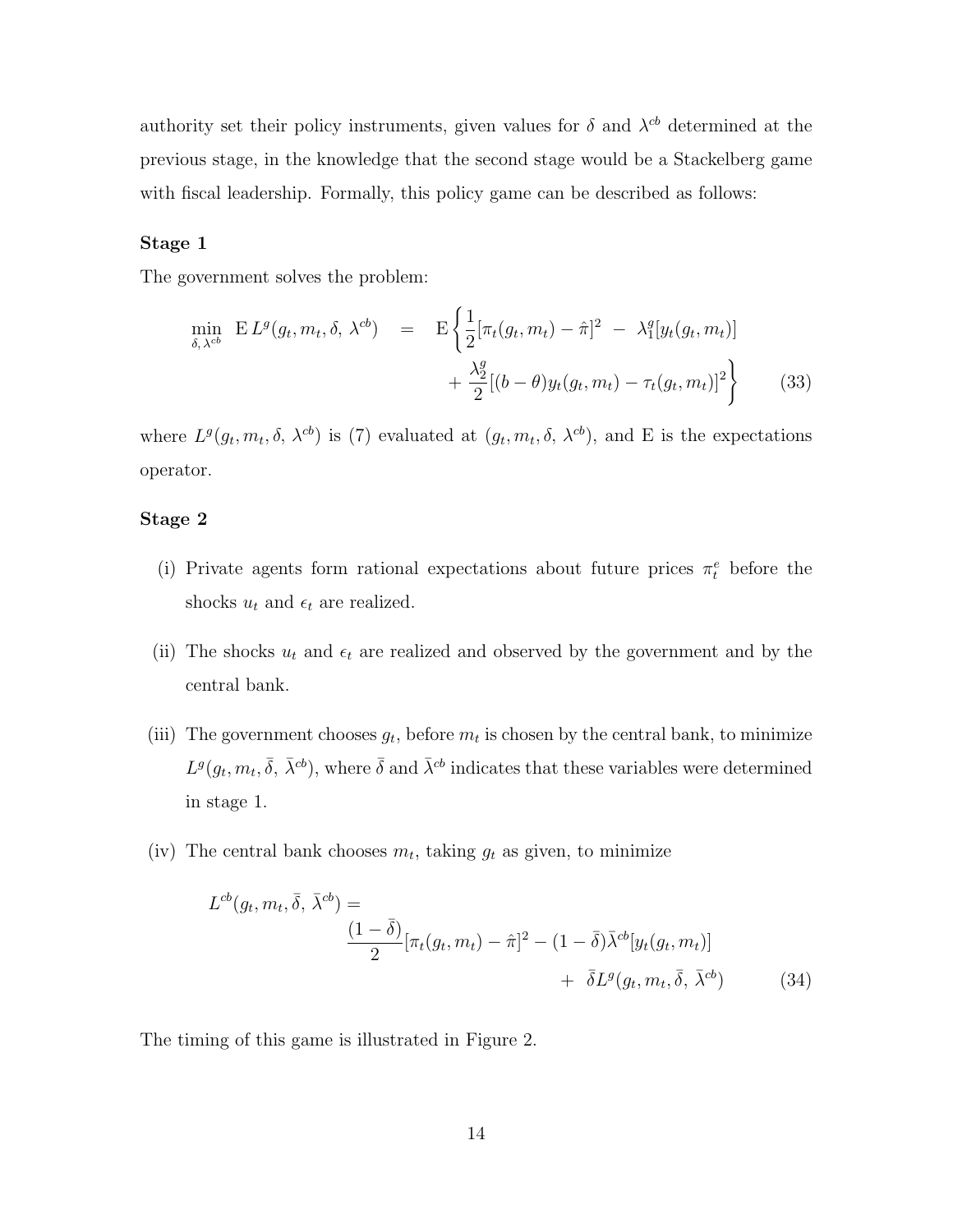

Figure 2: The Stages and Timing of the Government Leadership Game

This game can be solved by first solving the second stage of the problem for the optimal money supply and government expenditure policies with  $\delta$  and  $\lambda^{cb}$  fixed, and then solving stage 1 by substituting the stage 2 results into (33) and minimizing with respect to  $\delta$  and  $\lambda^{cb}$ . The equilibrium for the stage 2 leader-follower game is:

$$
m_t(\delta, \lambda^{cb}) = \frac{\beta \hat{\pi}}{(\beta + \gamma)} + \frac{(1 - \delta)\beta[\beta(\phi - \eta \Lambda)\lambda_2^g + \alpha\gamma(\beta\eta + \gamma)s^2]\lambda^{cb}}{\alpha(\beta + \gamma)[\beta(\phi - \eta \Lambda) + \delta\Lambda(\beta\eta + \gamma)]\lambda_2^g}
$$

$$
+ \frac{\delta\beta[\beta\phi + \gamma\Lambda)\lambda_1^q}{\alpha(\beta + \gamma)[\beta(\phi - \eta \Lambda) + \delta\Lambda(\beta\eta + \gamma)]} - \frac{(1 - \gamma\theta s)u_t}{\alpha(\beta + \gamma)}
$$

$$
- \frac{(1 - \delta)\beta\gamma s^2(\beta\eta + \gamma)\lambda_1^q}{(\beta + \gamma)[\beta(\phi - \eta \Lambda) + \delta\Lambda(\beta\eta + \gamma)]\lambda_2^g} - \frac{\epsilon_t}{(\beta + \gamma)}
$$
(35)
$$
g_t(\delta, \lambda^{cb}) = \frac{\beta \hat{\pi}}{(\beta + \gamma)} + \frac{(1 - \delta)\beta^2[(\phi - \eta \Lambda)\lambda_2^g - \alpha s^2(\beta\eta + \gamma)]\lambda^{cb}}{\alpha(\beta + \gamma)[\beta(\phi - \eta \Lambda) + \delta\Lambda(\beta\eta + \gamma)]\lambda_2^g}
$$

$$
+ \frac{\delta\beta[\beta\phi + \gamma\Lambda)\lambda_1^g}{\alpha(\beta + \gamma)[\beta(\phi - \eta \Lambda) + \delta\Lambda(\beta\eta + \gamma)]} - \frac{(1 + \beta\theta s)u_t}{\alpha(\beta + \gamma)}
$$

$$
+ \frac{(1 - \delta)(\beta s)^2(\beta\eta + \gamma)\lambda_1^g}{(\beta + \gamma)[\beta(\phi - \eta \Lambda) + \delta\Lambda(\beta\eta + \gamma)]\lambda_2^g} - \frac{\epsilon_t}{(\beta + \gamma)}
$$
(36)

where

$$
\eta = \frac{\partial m_t}{\partial g_t} = \frac{-\alpha^2 \gamma \beta s^2 + \delta \phi \Lambda \lambda_2^g}{(\alpha \beta s)^2 + \delta \Lambda^2 \lambda_2^g}
$$
(37)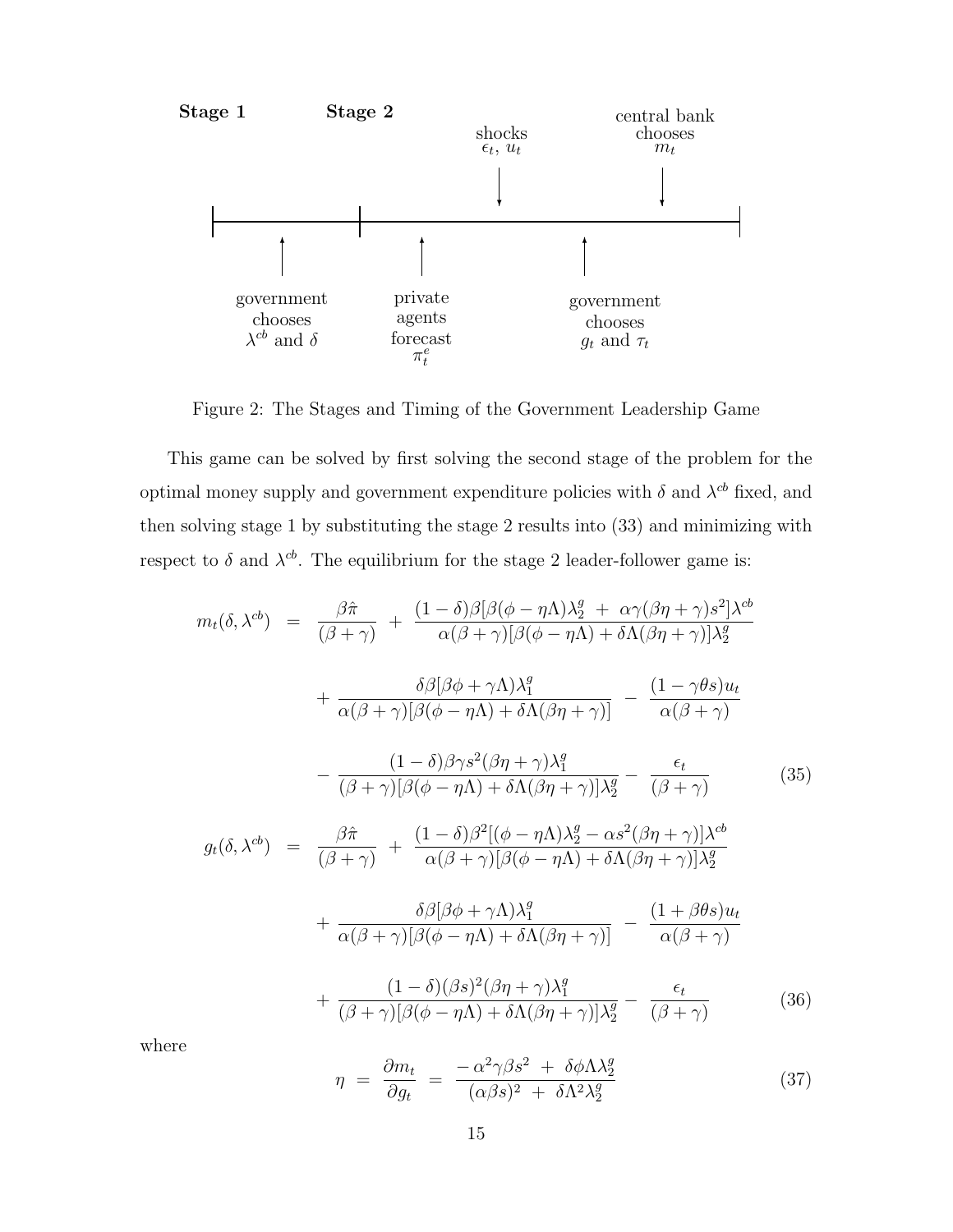$$
\phi = 1 + \alpha \beta - \gamma \theta s \tag{38}
$$

$$
\Lambda = 1 + \alpha \beta + \beta \theta s. \tag{39}
$$

Taking the mathematical expectation of both sides of  $(35)$  and  $(36)$  to obtain  $m_t^e$ and  $g_t^e$ , respectively, and substituting the result, together with  $(35)$  and  $(36)$ , into  $(4)$ and (5) yields the reduced-form solutions for  $\pi_t$  and  $y_t$  as functions of the institutional variables  $\delta$  and  $\lambda^{cb}$ 

$$
\pi_t(\delta, \lambda^{cb}) = \hat{\pi} + \frac{(1 - \delta)\beta(\phi - \eta\Lambda)\lambda^{cb} + \delta[\beta\phi + \gamma\Lambda]\lambda_1^g}{\alpha[\beta(\phi - \eta\Lambda) + \delta\Lambda(\beta\eta + \gamma)]}
$$
(40)

$$
y_t(\delta, \lambda^{cb}) = \frac{-u_t}{\alpha}.
$$
\n(41)

From (6), the reduced-form solution for  $\tau_t$  is given by

$$
\tau_t(\delta, \lambda^{cb}) = \frac{(1-\delta)\beta s(\beta \eta + \gamma)(\lambda^{cb} - \lambda_1^g)}{[\beta(\phi - \eta \Lambda) + \delta \Lambda(\beta \eta + \gamma)]\lambda_2^g} - \frac{(b-\theta)u_t}{\alpha}.
$$
\n(42)

Substituting  $(40)$ – $(42)$  into  $(33)$ , the government's stage 1 minimization problem can now be expressed as

$$
\min_{\delta,\lambda^{cb}} EL^{g}(\delta, \lambda^{cb}) = \frac{1}{2} \left\{ \frac{(1-\delta)\beta(\phi-\eta\Lambda)\lambda^{cb} + \delta[\beta\phi+\gamma\Lambda]\lambda_{1}^{g}}{\alpha[\beta(\phi-\eta\Lambda) + \delta\Lambda(\beta\eta+\gamma)]} \right\}^{2} + \frac{\lambda_{2}^{g}}{2} \left\{ \frac{(1-\delta)\beta s(\beta\eta+\gamma)(\lambda^{cb}-\lambda_{1}^{g})}{[\beta(\phi-\eta\Lambda) + \delta\Lambda(\beta\eta+\gamma)]\lambda_{2}^{g}} \right\}^{2}.
$$
 (43)

Partial differentiation of (43) with respect  $\lambda^{cb}$  and  $\delta$  yields the first-order conditions

$$
\frac{\partial EL^{g}(\delta, \lambda^{cb})}{\partial \lambda^{cb}} = \frac{\left[ (1-\delta)\beta(\phi-\eta\Lambda)\lambda^{cb} + \delta[\beta\phi+\gamma\Lambda]\lambda_{1}^{g}\right](1-\delta)\beta(\phi-\eta\Lambda)}{\alpha^{2}[\beta(\phi-\eta\Lambda) + \delta\Lambda(\beta\eta+\gamma)]^{2}} - \frac{(1-\delta)^{2}(\beta s)^{2}(\beta\eta+\gamma)^{2}(\lambda_{1}^{g}-\lambda^{cb})}{\lambda_{2}^{g}[\beta(\phi-\eta\Lambda) + \delta\Lambda(\beta\eta+\gamma)]^{2}} = 0
$$
\n(44)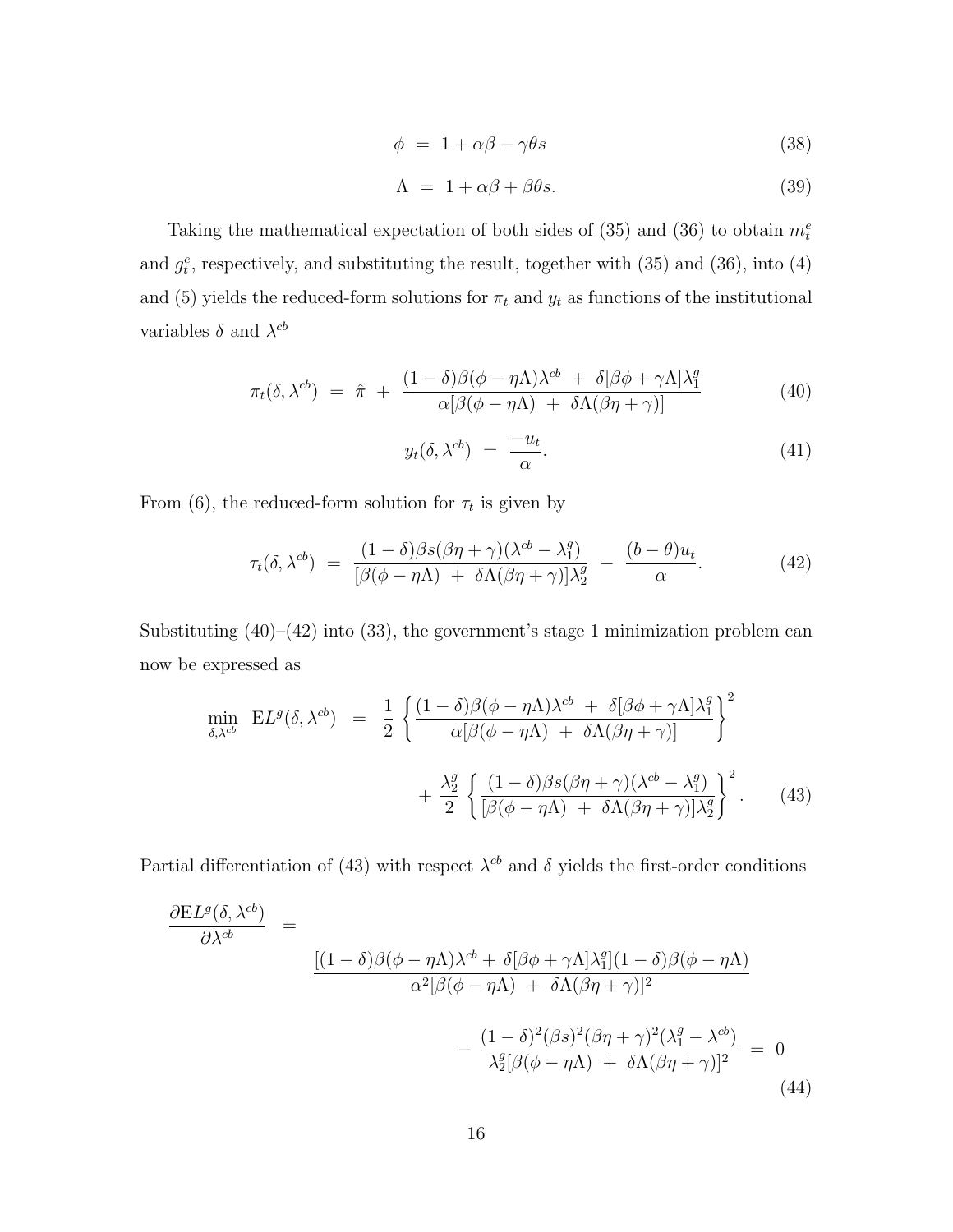$$
\frac{\partial EL^{g}(\delta, \lambda^{cb})}{\partial \delta} = \frac{(1-\delta)\beta(\phi-\eta\Lambda)\lambda^{cb} + \delta[\beta\phi+\gamma\Lambda]\lambda_{1}^{g}\beta[\beta\phi+\gamma\Lambda]}{(\lambda_{1}^{g}-\lambda^{cb})\{\delta(1-\delta)\Lambda\Omega+(\phi-\eta\Lambda)\}\lambda_{2}^{2}[\beta(\phi-\eta\Lambda)+\delta\Lambda(\beta\eta+\gamma)]^{3}}
$$

$$
-(1-\delta)(\beta\eta+\gamma)(\beta s)^{2}[\beta\phi+\gamma\Lambda]
$$

$$
\frac{\{(\beta\eta+\gamma)-(1-\delta)\beta\Omega\}\lambda_{1}^{g}-\lambda^{cb})^{2}}{\lambda_{2}^{g}[\beta(\phi-\eta\Lambda)+\delta\Lambda(\beta\eta+\gamma)]^{3}} = 0
$$
(45)

where  $\Omega = \partial \eta / \partial \delta$ .

It is evident that  $[\beta(\phi - \eta \Lambda) + \delta \Lambda(\beta \eta + \gamma)] = 0$  is not a solution to the minimization problem. But when  $[\beta(\phi - \eta \Lambda) + \delta \Lambda(\beta \eta + \gamma)] \neq 0$ , (44) and (45) yield (46) and (47), respectively:

$$
(1 - \delta)(\phi - \eta \Lambda)\lambda_2^g \left\{ (1 - \delta)\beta(\phi - \eta \Lambda)\lambda^{cb} + \delta[\beta\phi + \gamma \Lambda]\lambda_1^g \right\}
$$

$$
- (1 - \delta)^2(\beta\eta + \gamma)^2(\alpha s)^2\beta(\lambda_1^g - \lambda^{cb}) = 0
$$
(46)

$$
\left\{ (1 - \delta)\beta(\phi - \eta\Lambda)\lambda^{cb} + \delta[\beta\phi + \gamma\Lambda]\lambda_1^g \right\} (\lambda_1^g - \lambda^{cb})
$$

$$
\left\{ \delta(1 - \delta)\Lambda\Omega + (\phi - \eta\Lambda) \right\} \lambda_2^g
$$

$$
- (1 - \delta)(\beta\eta + \gamma)(\alpha s)^2 \beta \left\{ (\beta\eta + \gamma) - (1 - \delta)\beta\Omega \right\} (\lambda_1^g - \lambda^{cb})^2 = 0. \tag{47}
$$

There are two real-valued solutions that satisfy these two first-order conditions, and which fall within the permissible range for  $\delta$ .<sup>6</sup> By inspection, it is apparent that (46) and (47) are both satisfied when  $\delta = 1$  and  $\lambda^{cb} = \lambda_1^g$ . This solution characterizes a central bank that is fully dependent. The second solution is  $\delta = \lambda^{cb} = 0$ . In

<sup>&</sup>lt;sup>6</sup>Because  $\eta$  is a function of  $\delta$ , (47) is a quartic polynomial in  $\delta$ . This polynomial has four distinct roots, of which only two are real-valued. We can discard the complex solutions as having no economic meaning. Details of the complete solution for these first-order conditions may be found in Appendix 1.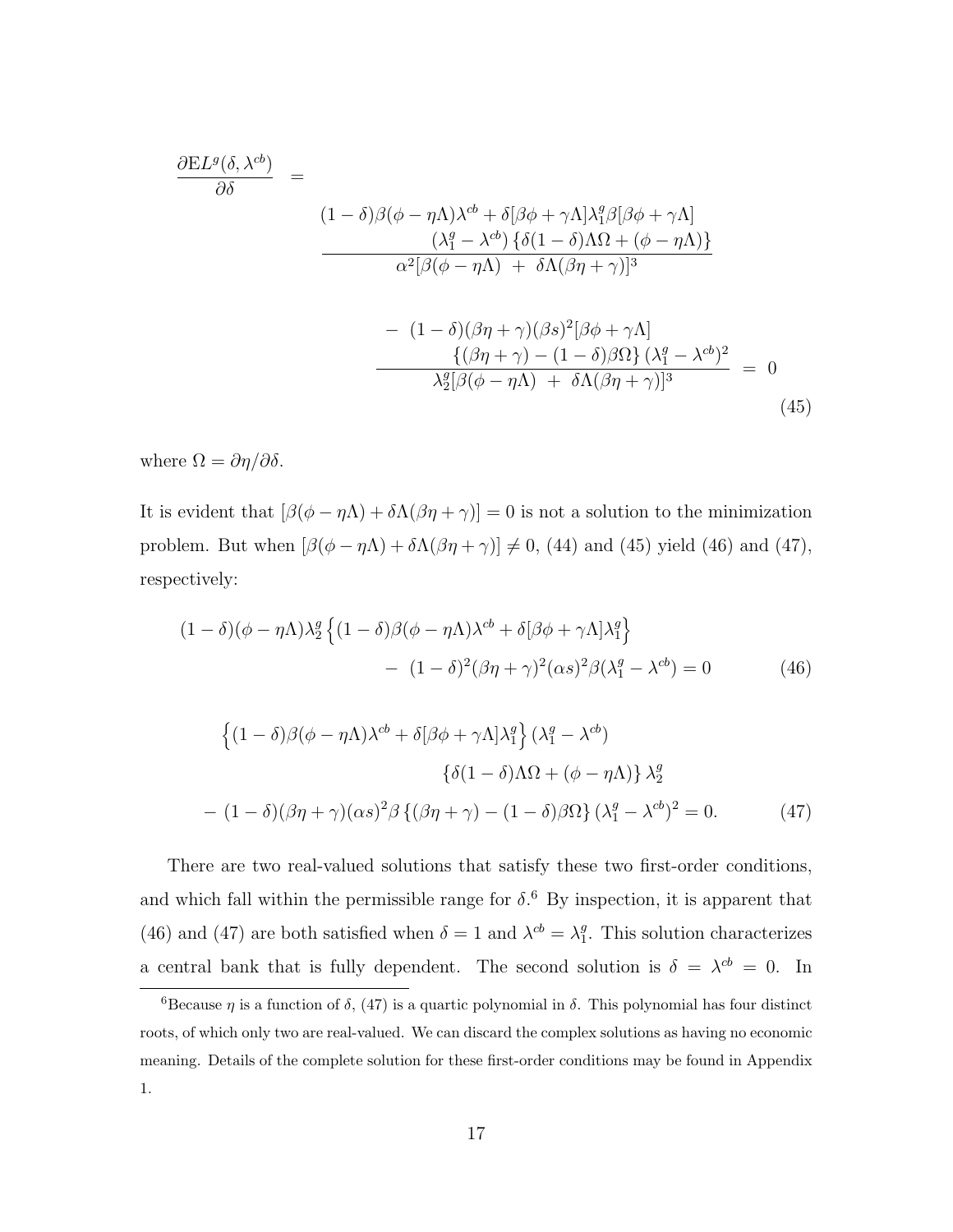this case, the central bank is fully independent and concerned exclusively with the economy's inflation performance.

The solution that yields the minimum loss for the government, as measured by the government's loss function, can be identified by using (43) to compare the expected loss that would be suffered under the two alternative institutional arrangements. Substituting  $\delta = 1$  and  $\lambda^{cb} = \lambda_1^g$  into (43) results in

$$
\mathbf{E}L^g = \frac{(\lambda_1^g)^2}{2\alpha^2}.
$$
\n(48)

Substituting  $\delta = \lambda^{cb} = 0$  into the right-hand-side of (43) yields

$$
E L^g = 0. \t\t(49)
$$

It is evident that when institutional arrangements are such that the government is the Stackelberg leader in the second stage policy game, the optimal central bank design — from society's point of view — is one in which the central bank is required to use monetary policy to achieve the government's chosen inflation target, ignoring output growth and social equality objectives, and is granted full independence to do so.<sup>7</sup> In the following section we show that central bank leadership does not provide as good a result from society's point of view, *even if* the government is able to impose its own inflation target, and we explain why in Section 5.

### 4.3 Monetary Policy Leadership — Government Chooses  $\delta$  and  $\lambda^{cb}$

In this section, we contrast the results of the last section, fiscal leadership, with the case where the central bank is granted leadership under the same constitutional arrangements. That is, when the government continues to choose the degree of monetary delegation (δ) and the general stance or conservatism of monetary policies ( $\lambda^{cb}$ ). The words "is granted leadership" are significant because they indicate that there is a principal-agent relationship in which the government sets the parameters within

<sup>&</sup>lt;sup>7</sup>Recall that  $\hat{\pi} = \hat{\pi}^{cb}$  in this case. Since (49) shows an elected government would achieve EL<sup>g</sup> = 0, allowing  $\hat{\pi}^{cb} < \hat{\pi}$  would not have generated any further improvements for society as a whole.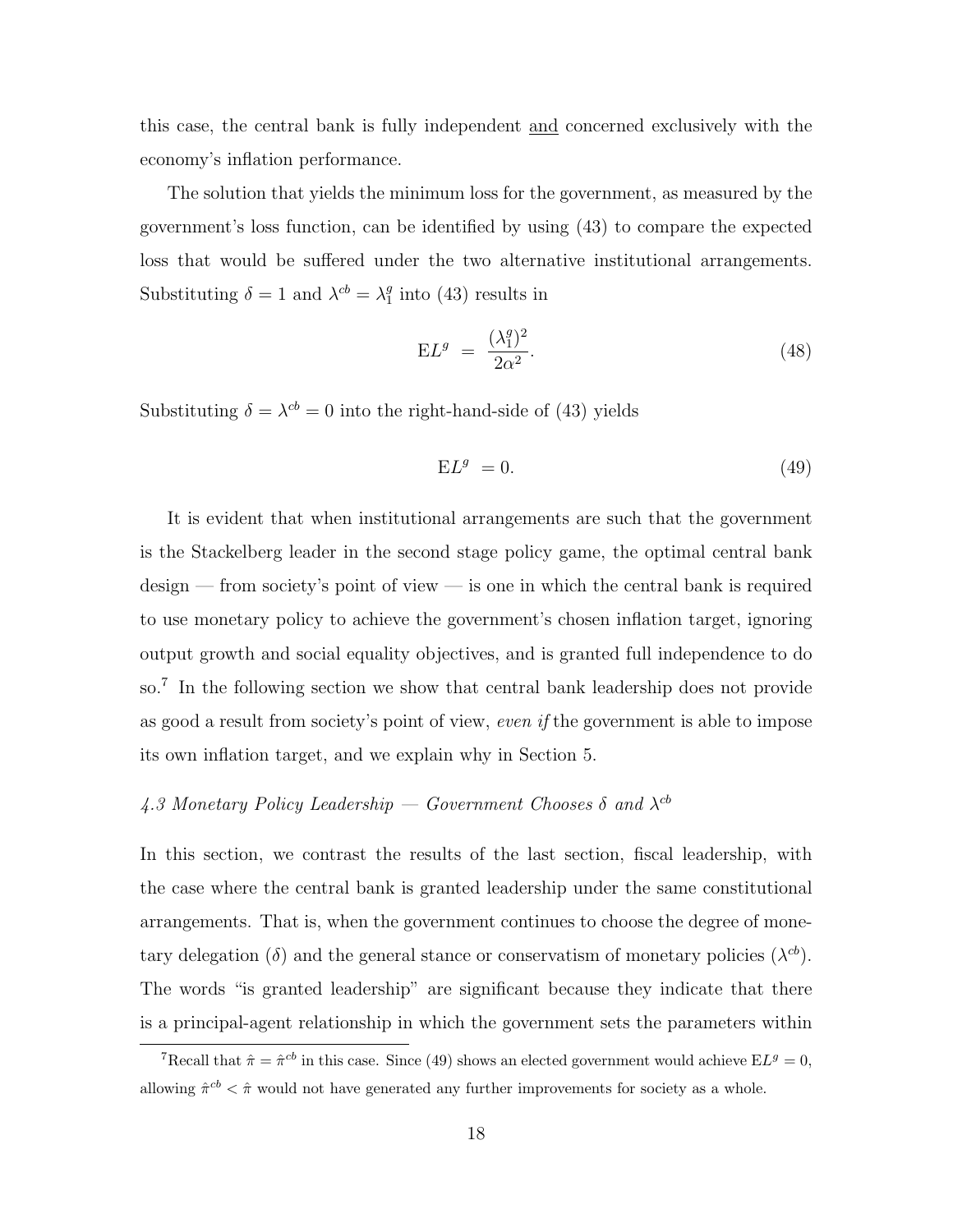which the central bank must operate. The government is therefore responsible for determining the degree of delegation and the institutional arrangements that the central bank must observe — the relationship between the German government and the Bundesbank before the advent of the Euro is an example of such an arrangement. This differs from the case in which the central bank "assumes leadership and ultimate responsibility" for monetary policy. In that case, the government chooses the degree of delegation which makes monetary leadership possible, but all other aspects of monetary policy design (including the degree of conservatism and inflation targets) are subject to choice by the central bank. An arrangement of this sort would imply a much greater degree of target (as well as instrument) independence and is a reasonably good description of the role of the ECB in the Eurozone. We consider the implications of monetary leadership of this type in Section 4.4 below.

Whichever form of central bank leadership we study, a leadership role inevitably involves a certain degree of target independence. We therefore allow the central bank to choose it own inflation targets as follows:

$$
L_t^{cb} = \frac{1}{2}(\pi_t - \hat{\pi}^{cb})^2 - (1 - \delta)\lambda^{cb}y_t - \delta\lambda_1^g y_t + \frac{\delta\lambda_2^g}{2}[(b - \theta)y_t - \tau_t]^2
$$
(50)

where the central bank's inflation target,  $\hat{\pi}^{cb}$ , may now differ from the government's inflation target value  $\hat{\pi}$ .

When the central bank has full target independence and is the Stackelberg leader, the reduced-form solutions for  $\pi_t$ ,  $y_t$ , and  $\tau_t$  are:

$$
\pi_t = \frac{\left[ (\beta + \mu \gamma) \phi \hat{\pi}^{cb} + \delta \gamma (\Lambda - \mu \phi) \hat{\pi} \right]}{(\beta + \mu \gamma) \phi + \delta \gamma (\Lambda - \mu \phi)} + \frac{(1 - \delta)(\beta + \mu \gamma) \phi \lambda^{cb}}{\alpha [(\beta + \mu \gamma) \phi + \delta \gamma (\Lambda - \mu \phi)]} + \frac{\delta [\beta \phi + \gamma \Lambda] \lambda_1^g}{\alpha [(\beta + \mu \gamma) \phi + \delta \gamma (\Lambda - \mu \phi)]}
$$
(51)

$$
y_t = \frac{-u_t}{\alpha} \tag{52}
$$

$$
\tau_t = \frac{\alpha \gamma s(\beta + \mu \gamma)(\hat{\pi} - \hat{\pi}^{cb})}{[(\beta + \mu \gamma)\phi + \delta \gamma(\Lambda - \mu \phi)]\lambda_2^g}
$$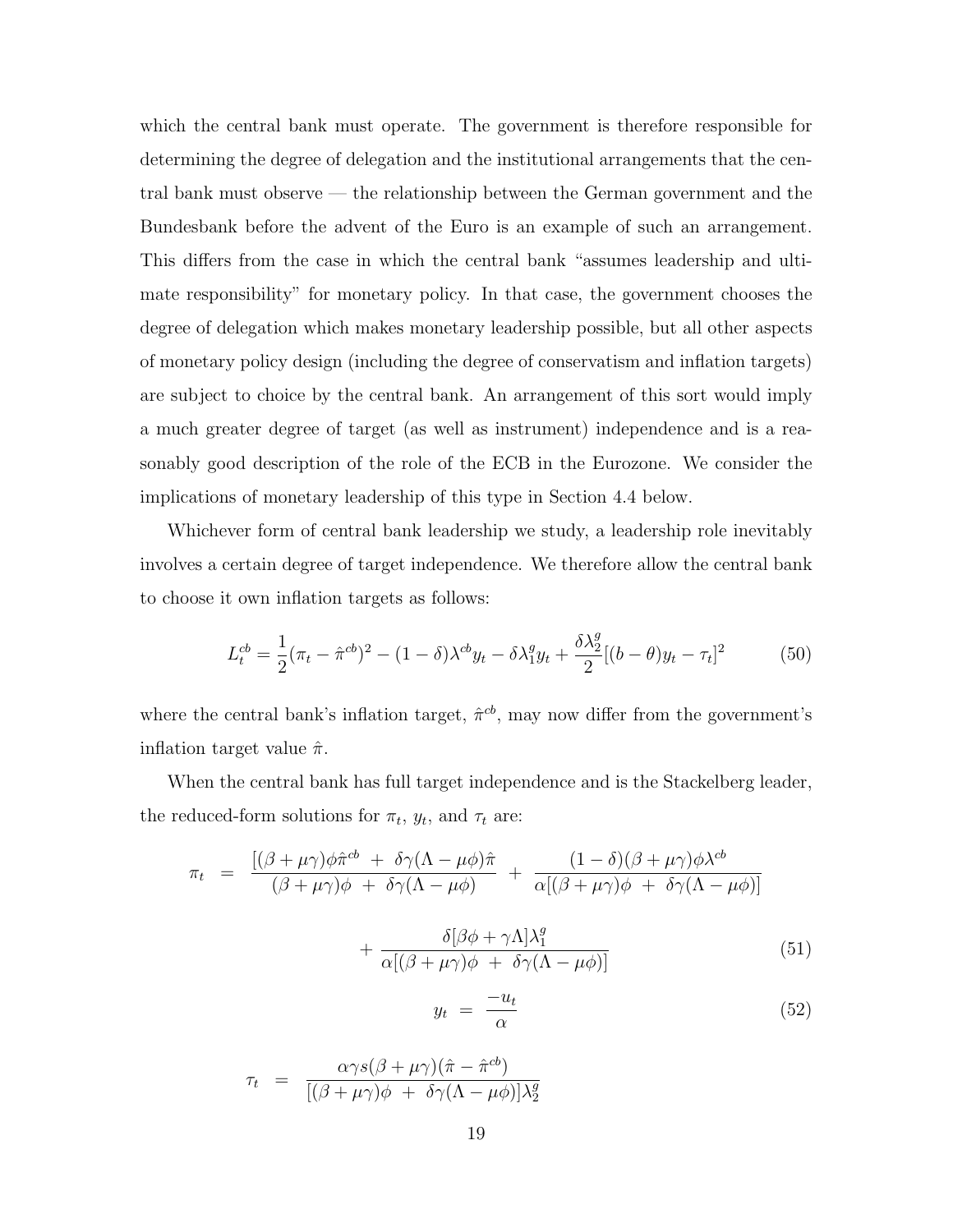$$
+\frac{(1-\delta)\gamma(\beta+\mu\gamma)s(\lambda_1^g-\lambda^{cb})}{[(\beta+\mu\gamma)\phi+\delta\gamma(\Lambda-\mu\phi)]\lambda_2^g}-\frac{(b-\theta)u_t}{\alpha}
$$
(53)

where 
$$
\mu = \frac{\partial g_t}{\partial m_t} = \frac{-\alpha^2 \beta \gamma s^2 + \phi \Lambda \lambda_2^g}{(\alpha \gamma s)^2 + \phi^2 \lambda_2^g}
$$
.

Substituting  $(51)$ – $(53)$  into the government's loss function  $(7)$ , and differentiating with respect to  $\lambda^{cb}$  and  $\delta$  yields the necessary first-order conditions:

$$
\frac{\partial EL_t^g}{\partial \lambda^{cb}} = (1 - \delta)\phi \lambda_2^g \left\{ -\alpha \Gamma \phi(\hat{\pi} - \hat{\pi}^{cb}) + \phi(1 - \delta) \Gamma \lambda^{cb} + \delta[\beta \phi + \gamma \Lambda] \lambda_1^g \right\} \n- (\alpha \gamma s)^2 \Gamma(1 - \delta) \left[ \alpha(\hat{\pi} - \hat{\pi}^{cb}) + (1 - \delta)(\lambda_1^g - \lambda^{cb}) \right] = 0
$$
\n(54)

$$
\frac{\partial EL_{t}^{g}}{\partial \lambda^{cb}} = \phi \lambda_{2}^{g} \Gamma \Sigma \left\{ -\alpha (\beta + \mu \gamma) \phi(\hat{\pi} - \hat{\pi}^{cb}) + \phi (1 - \delta) \Gamma \lambda^{cb} + \delta [\beta \phi + \gamma \Lambda] \lambda_{1}^{g} \right\} \n- (\alpha \gamma s)^{2} \Gamma^{2} \Sigma \left[ \alpha (\hat{\pi} - \hat{\pi}^{cb}) + (1 - \delta) (\lambda_{1}^{g} - \lambda^{cb}) \right] = 0
$$
\n(55)

where

$$
\Sigma = [\beta \phi + \gamma \Lambda](\lambda_1^g - \lambda^{cb}) + \alpha \gamma (\hat{\pi} - \hat{\pi}^{cb})(\Lambda - \mu \phi)
$$

$$
\Gamma = (\beta + \mu \gamma).
$$

There are two solutions that satisfy both of the first-order conditions given above. By inspection, it is apparent that (54) and (55) are both satisfied when  $\delta = 1$  and  $\Gamma = 0$ . But when  $0 \le \delta < 1$  and  $\Gamma \ne 0$ , then (54) and (55) imply the following relationship between  $\delta$  and  $\lambda^{cb}$ 

$$
\delta = \frac{(\beta + \mu\gamma)\left\{\phi^2\lambda^{cb}\lambda_2^g + (\alpha\gamma s)^2(\lambda^{cb} - \lambda_1^g) - \alpha[\phi^2\lambda_2^g + (\alpha\gamma s)^2](\hat{\pi} - \hat{\pi}^{cb})\right\}}{(\beta + \mu\gamma)\left\{\phi^2\lambda^{cb}\lambda_2^g + (\alpha\gamma s)^2(\lambda^{cb} - \lambda_1^g)\right\} - \phi[\beta\phi + \gamma\Lambda]\lambda_1^g\lambda_2^g}.
$$
 (56)

It is straightforward to show that the government's expected losses are minimized by combinations of  $\delta$  and  $\lambda^{cb}$  that satisfy (56). Substituting (56) into into the righthand-side of (43) then yields

$$
EL^{g} = \frac{(\lambda_1^g)^2}{2\alpha^2} \left\{ \frac{(\alpha \gamma s)^2}{(\alpha \gamma s)^2 + \phi^2 \lambda_2^g} \right\}.
$$
 (57)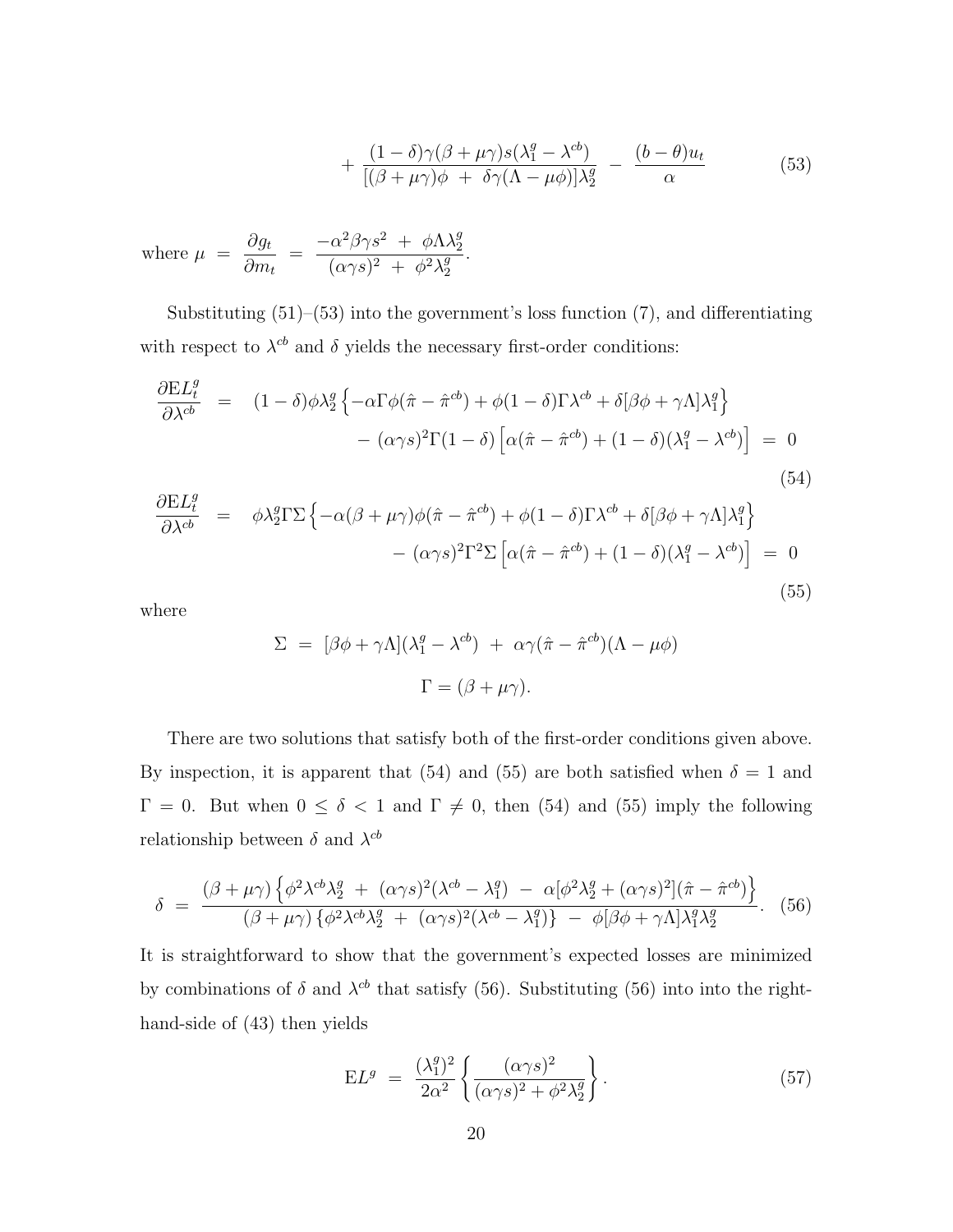Comparing (57) with (27) shows that the government's (and society's) expected loss is greater under central bank leadership than under government leadership. In fact, the loss under central bank leadership is identical to the loss incurred by the government in a simultaneous move regime.

Furthermore, we can also see that target independence has no impact on economic outcomes or government losses as long as the government can alter the degree of central bank conservatism to compensate for the difference between its own inflation target and that of the central bank. To see this, note that when the central bank is fully independent (i.e.,  $\delta = 0$ ), the optimal degree of central bank conservatism (from 56) becomes

$$
\lambda^{cb} = \frac{(\alpha \gamma s)^2 \lambda_1^g}{(\alpha \gamma s)^2 + \phi^2 \lambda_2^g} + \alpha (\hat{\pi} - \hat{\pi}^{cb}). \tag{58}
$$

So, if the central bank was (expected) to choose to be target conservative compared to the government, the government would relax the constitutional arrangements in the direction of less weight conservatism. That is the reason why this regime gives the same outcomes and performance as the simultaneous moves game of Section 4.1. The government therefore only runs into difficulties if it does not have sufficient power to change those constitutional arrangements or operating procedures.

Since the delegation of monetary policy is a matter which governments decide for themselves, and which requires certain constitutional provisions that cannot be changed very frequently, it is reasonable to assume that the government would retain control of the choice of  $\delta$ . But the degree of conservatism adopted in the policies of the central bank is more in the nature of an operating procedure which might more easily be changed as circumstances require. Hence the most likely development, if the government cannot adjust  $\lambda^{cb}$  according to (58), is that the government continues to choose the degree of monetary delegation  $(\delta)$  while the central bank assumes target as well as instrument independence and chooses  $\lambda^{cb}$ ,  $\hat{\pi}^{cb}$ , and then the monetary policy. The implications of institutional arrangements of this sort are examined next.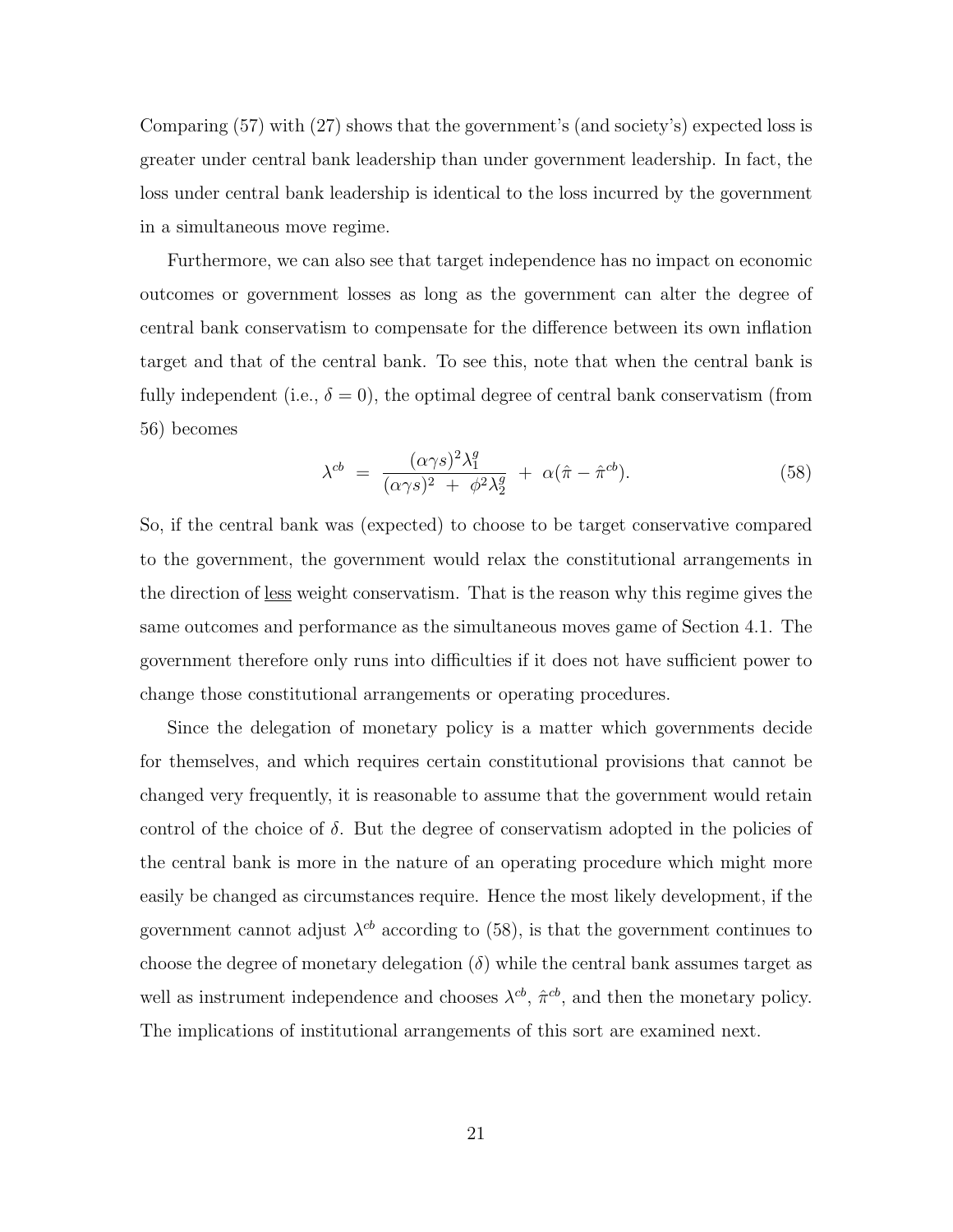### 4.4 Simultaneous Moves — Central Bank Chooses  $\lambda^{cb}$

If the central bank is potentially independent (i.e.,  $\delta$  is small) and able to choose its own inflation target  $(\hat{\lambda}^{cb})$ , then it is artificial to suppose that the government would be able to impose its preferred degree of conservatism  $(\lambda^{cb})$  on the central bank's operations at the same time. In this section, we allow the central bank to choose  $\lambda^{cb}$ in order to define the stance of monetary policy.

However, because the central bank can now choose all of the characteristics of monetary policy for itself, it is reasonable to assume the bank and the government would choose their policies separately but at the same time in stage 2; and also their preferred institutional arrangements separately, but simultaneously in stage 1. The government's objective function is given, as before, by (7). However, since it does not have monetary leadership at stage 2, the central bank would try to minimize

$$
L^{cb} = \frac{(1-\delta)}{2} (\pi_t - \hat{\pi}^{cb})^2 + \frac{\delta}{2} (\pi_t - \hat{\pi})^2 - (1-\delta) \lambda^{cb} y_t - \delta \lambda_1^g y_t + \frac{\delta \lambda_2^g}{2} [(b-\theta)y_t - \tau_t]^2
$$
\n(59)

which converges to the monetary leadership case, (50), as  $\delta \to 0$ . The Nash equilibrium policies at stage 2 are then:

$$
m_t(\delta, \lambda^{cb}) = \frac{\delta \beta \gamma \Lambda \hat{\pi}}{(\beta + \gamma)[\beta \theta + \delta \gamma \Lambda]} - \frac{\alpha \beta (\gamma s)^2 (1 - \delta)(\hat{\pi} - \hat{\pi}^{cb})}{(\beta + \gamma)[\beta \theta + \delta \gamma \Lambda] \lambda_2^g} + \frac{\beta^2 \phi [\delta \hat{\pi} + (1 - \delta) \hat{\pi}^{cb}]}{(\beta + \gamma)[\beta \theta + \delta \gamma \Lambda]} + \frac{(1 - \delta) \beta [\alpha (\gamma s)^2 + \beta \phi \lambda_2^g] \lambda^{cb}}{\alpha \lambda_2^g [\beta \phi + \delta \gamma \Lambda] (\beta + \gamma)} + \frac{\delta \beta (1 + \alpha \beta) \lambda_1^g}{\alpha [\beta \phi + \delta \gamma \Lambda]} - \frac{(1 - \delta) \beta (\gamma s)^2 \lambda_1^g}{(\beta + \gamma)[\beta \phi + \delta \gamma \Lambda] \lambda_2^g} - \frac{\epsilon_t}{(\beta + \gamma)} - \frac{(1 - \gamma \theta s) u_t}{\alpha (\beta + \gamma)}
$$
(60)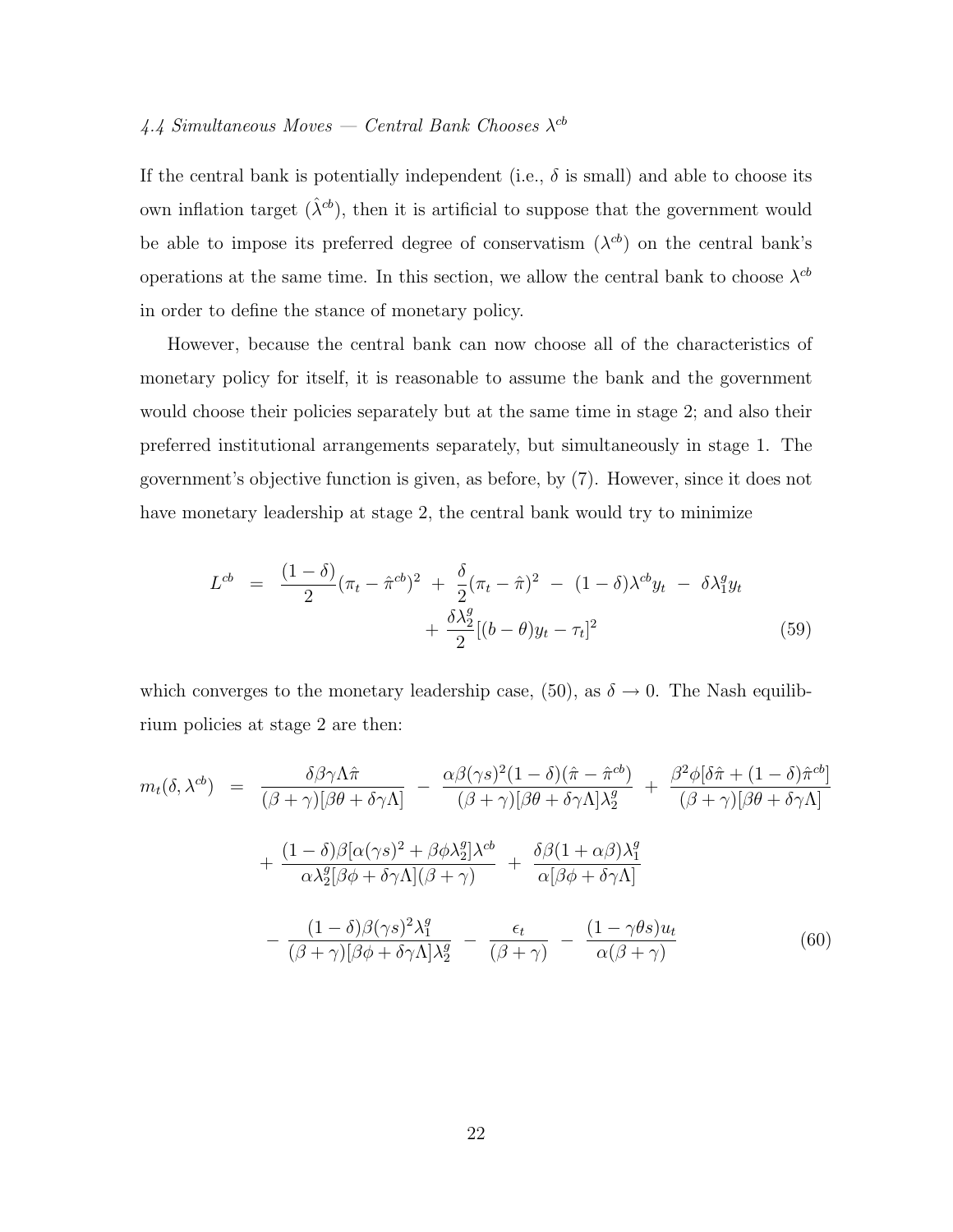$$
g_t(\delta, \lambda^{cb}) = \frac{\delta \beta \gamma \Lambda \hat{\pi}}{(\beta + \gamma)[\beta \theta + \delta \gamma \Lambda]} + \frac{\alpha \beta^2 \gamma s^2 (1 - \delta)(\hat{\pi} - \hat{\pi}^{cb})}{(\beta + \gamma)[\beta \theta + \delta \gamma \Lambda] \lambda_2^g} + \frac{\beta^2 \phi [\delta \hat{\pi} + (1 - \delta) \hat{\pi}^{cb}]}{(\beta + \gamma)[\beta \theta + \delta \gamma \Lambda]} + \frac{(1 - \delta) \beta^2 [\phi \lambda_2^g - \alpha \gamma s^2] \lambda^{cb}}{\alpha \lambda_2^g [\beta \phi + \delta \gamma \Lambda] (\beta + \gamma)} + \frac{\delta \beta (1 + \alpha \beta) \lambda_1^g}{\alpha [\beta \phi + \delta \gamma \Lambda]} + \frac{(1 - \delta) \beta^2 \gamma s^2 \lambda_1^g}{(\beta + \gamma)[\beta \phi + \delta \gamma \Lambda] \lambda_2^g} - \frac{\epsilon_t}{(\beta + \gamma)} - \frac{(1 + \beta \theta s) u_t}{\alpha (\beta + \gamma)}
$$
(61)

Substituting (60) and (61), and their expectations, back into the model yields the following outcomes:

$$
\pi_t = \frac{\delta \gamma \Lambda \hat{\pi}}{[\beta \phi + \delta \gamma \Lambda]} + \frac{\beta \phi [\delta \hat{\pi} + (1 - \delta) \hat{\pi}^{cb}]}{[\beta \phi + \delta \gamma \Lambda]} + \frac{(1 - \delta) \beta \phi \lambda^{cb}}{\alpha [\beta \phi + \delta \gamma \Lambda]} + \frac{\delta [\beta \phi + \gamma \Lambda] \lambda_1^g}{\alpha [\beta \phi + \delta \gamma \Lambda]} \quad (62)
$$

$$
y_t(\delta, \lambda^{cb}) = \frac{-u_t}{\alpha} \tag{63}
$$

$$
\tau_t(\delta, \lambda^{cb}) = -\frac{(1-\delta)\beta\gamma s(\hat{\pi} - \hat{\pi}^{cb})}{[\beta\phi + \delta\gamma\Lambda]\lambda_2^g} - \frac{(1-\delta)\beta\gamma s(\lambda_1^g - \lambda^{cb})}{[\beta\phi + \delta\gamma\Lambda]\lambda_2^g} - \frac{(b-\theta)u_t}{\alpha}.
$$
 (64)

Moving back to stage 1, the first order conditions for the central bank's choice of  $\lambda^{cb}$  yield

$$
\bar{\lambda}^{cb} = \frac{\delta \left\{ (1-\delta)\beta (\alpha\gamma s)^2 - [\beta\phi + \gamma\Lambda]\phi\lambda_2^g \right\} [\alpha(\hat{\pi} - \hat{\pi}^{cb}) + \lambda_1^g]}{(1-\delta)\beta[\phi^2\lambda_2^g + \delta(\alpha\gamma s)^2]}
$$
(65)

if  $\delta \neq 1$ . But the government's first order conditions for the choice of  $\delta$  imply that the government would have preferred, conditional on  $\delta$ ,

$$
\lambda^{cb*} = \frac{(1-\delta)\alpha[\beta\phi^2\lambda_2^g + \beta(\alpha\gamma s)^2](\hat{\pi} - \hat{\pi}^{cb}) + \{-\delta\phi[\beta\phi + \gamma\Lambda]\lambda_2^g + (1-\delta)\beta(\alpha\gamma s)^2\}\lambda_1^g}{(1-\delta)\beta[\phi^2\lambda_2^g + (\alpha\gamma s)^2]}.
$$
(66)

Two simple solutions are now obvious. If the government chooses  $\delta = 0$ , then  $\bar{\lambda}^{cb} = 0$ follows. If, on the other hand, the government chooses  $\delta = 1$ , the central bank is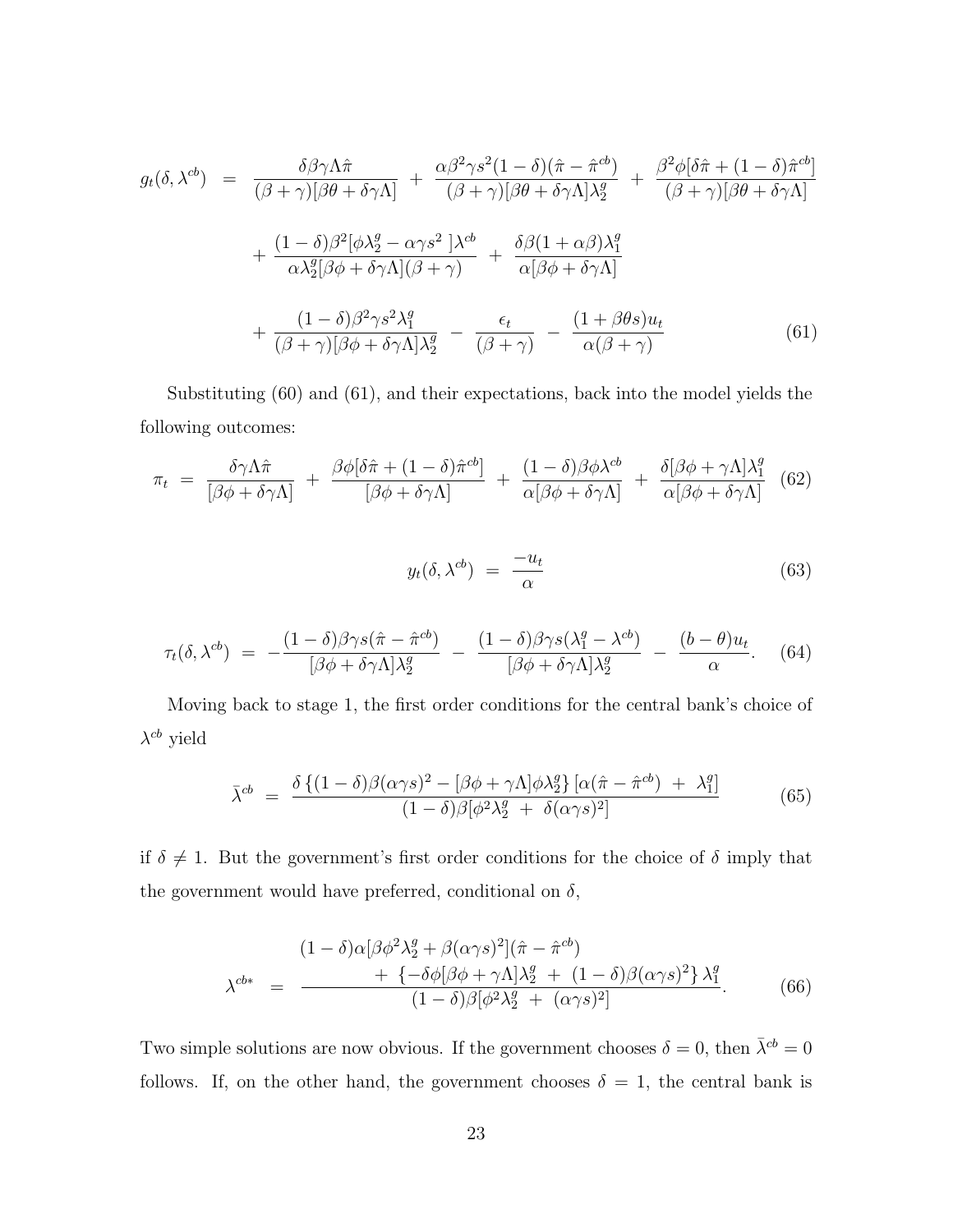indifferent about  $\bar{\lambda}^{cb}$ , so the government's preferred degree of conservatism  $\lambda^{cb*}$  =  $\lambda_1^g + \alpha(\hat{\pi} - \hat{\pi}^{cb})$  would presumably prevail. In all other cases we need to solve (65) and (66) together to obtain  $\delta$ . That yields four solutions when  $\hat{\pi} \geq \hat{\pi}^{cb}$ :  $\delta = 1, \delta = 0$ ,  $\delta > 1$ , or  $\delta < 0$ . The latter two have no economic meaning, which implies that an optimizing government actually has only two solutions available:<sup>8</sup>

$$
\delta = 1 \quad and \quad \bar{\lambda}^{cb} = \lambda_1^g + \alpha(\hat{\pi} - \hat{\pi}^{cb})
$$
  
\n
$$
\delta = 0 \quad and \quad \bar{\lambda}^{cb} = 0.
$$
 (67)

Using these solutions, we can evaluate (7) to obtain

$$
EL_t^g = \frac{(\lambda_1^g)^2}{2\alpha^2} \text{ when } \delta = 1,
$$
  
and 
$$
EL_t^g = \frac{(\hat{\pi} - \hat{\pi}^{cb})^2}{2} + \frac{(\gamma s)^2 [\alpha(\hat{\pi} - \hat{\pi}^{cb}) + \lambda_1^g]^2}{2\phi^2 \lambda_2^g} \text{ when } \delta = 0.
$$
 (68)

However, from (59), the central bank would achieve

$$
EL_t^{cb} = \frac{[\alpha(\hat{\pi} - \hat{\pi}^{cb}) + \lambda_1^g]^2}{2\alpha} > 0 \quad \text{when} \quad \delta = 1
$$
  
and 
$$
EL_t^{cb} = 0 \quad \text{when} \quad \delta = 0.
$$
 (69)

Hence, it is easy to see that the government would never choose  $\delta = 1$  unless

$$
(\hat{\pi} - \hat{\pi}^{cb}) > \left[ \frac{\phi^2 \lambda_2^g - (\alpha \gamma s)^2}{\alpha^2 [\phi^2 \lambda_2^g + (\alpha \gamma s)^2]} \right]^{1/2}
$$
\n(70)

holds (a sufficient condition from  $(68)$ ). That is, the government would not choose  $\delta = 1$  unless the central bank threatened to be too ambitiously conservative with its inflation target; or if  $\lambda_2^g \rightarrow 0$ , in which case the government has no social or redistribution objectives. In all other cases, the government would rationally choose

 $8\delta > 1$  or  $\delta < 0$  would violate convexity axioms on the central bank's objective function, and would imply that the bank was either keener on the government's goals than even the government itself, or wanted to maximize the deviations from its own inflation target. Neither situation is at all likely.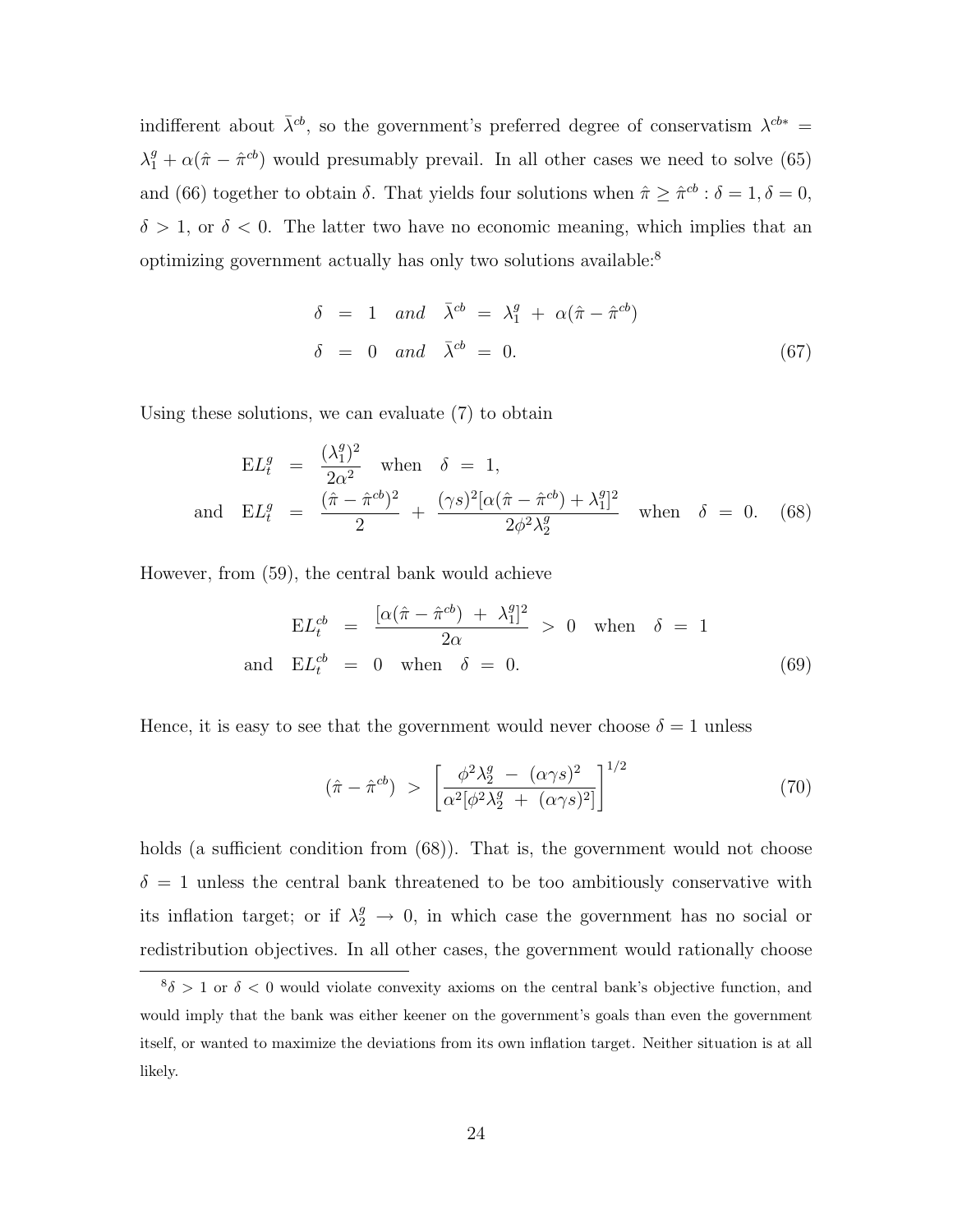$\delta = 0$ . And (69) implies that the bank would, in its own interest, never want to lower its inflation target so far that the government ends up wanting to choose  $\delta = 1$ .

The upshot of this is that the central bank would have an incentive not to choose its inflation target  $\hat{\pi}^{cb}$  too far below the government's target; but it would compensate for that by choosing a more conservative set of policies ( $\bar{\lambda}^{cb} = 0$ ). The government for its part, would then always prefer a fully independent central bank. The outcomes of this regime would be more favourable to the central bank than in the other solutions. But they would be less favourable to the government than the fiscal leadership solution of section 4.2 since  $EL_t^g$  is always positive in (68). However, they would probably be more favourable than the other two institutional designs.<sup>9</sup> Thus, since the government presumably retains the right to determine what form of policy delegation takes place, this particular institutional arrangement would not be chosen if fiscal leadership were possible. But if fiscal leadership is not acceptable, then it is probably worthwhile to allow the central bank to choose its own degree of conservatism — as the Federal Reserve System does — rather than have a fixed value imposed by statute as in the ECB's case.

#### **5. The Advantages of Fiscal Leadership**

#### 5.1 Central Bank Independence under Fiscal Leadership

Our results show that society's welfare, as measured by the inverse of (43), is maximized when there is fiscal leadership and the government appoints independent central bankers who are concerned only with the achievement of the mandated inflation target, and disregard the impact that their policies may have on output growth. However, our results also indicate that full central bank independence may be beneficial under more general conditions. When  $\delta = 0$ ,  $\beta \eta + \gamma = 0$  and (43) becomes

<sup>&</sup>lt;sup>9</sup>It is straightforward to show that when  $(\hat{\pi} - \hat{\pi}^{cb})$  is small, allowing the central bank to choose  $\lambda^{cb}$  is more favourable for the government (and society as a whole) than the regimes considered in sections 4.1 and 4.3, as long as  $\phi^2 \lambda_2^g(s^2+1) \geq (\alpha \gamma s)^2$ . That inequality is certain to hold unless  $\lambda_2^g$ is very small.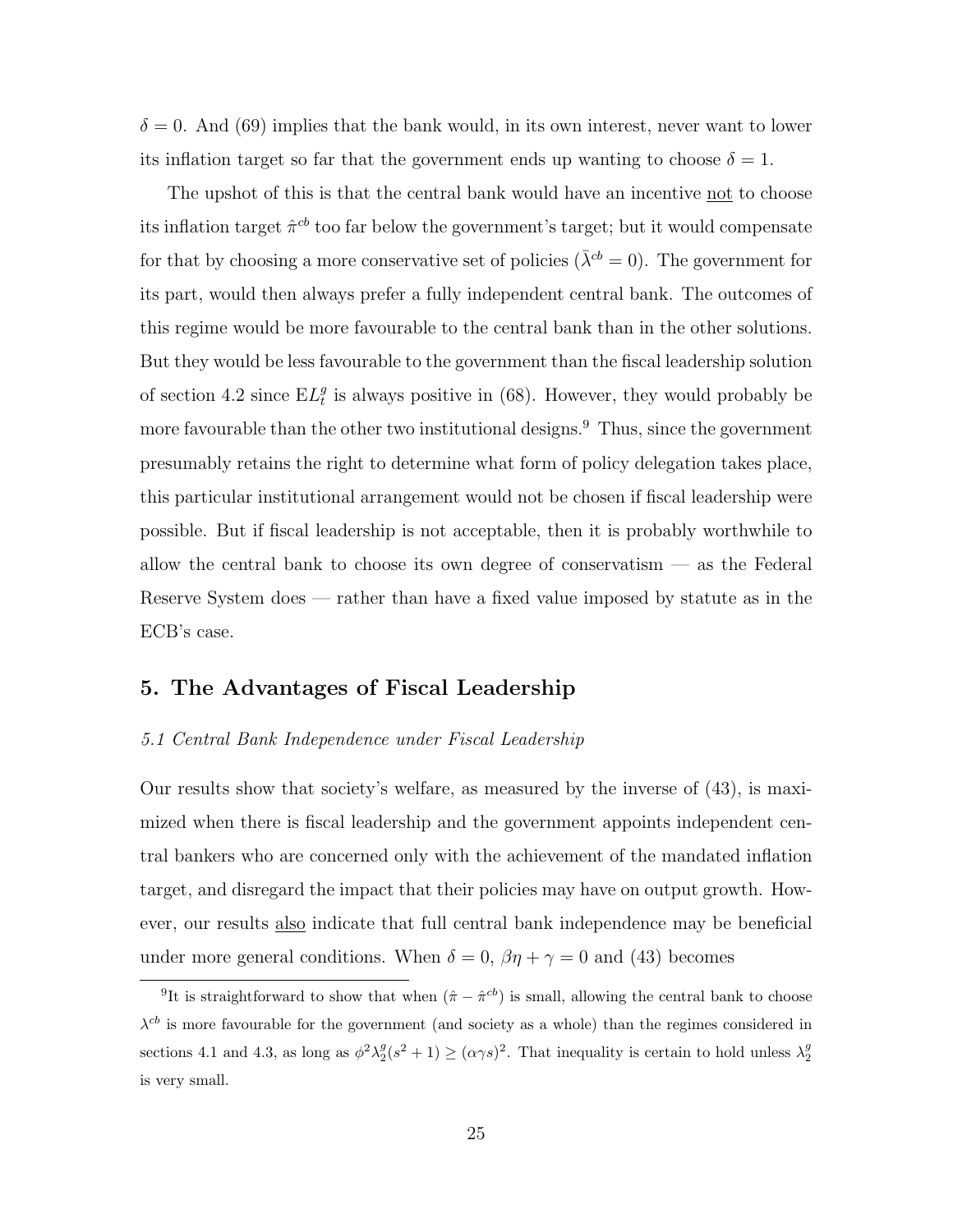$$
EL^{g} = \frac{1}{2} \left\{ \frac{\lambda^{cb}}{\alpha} \right\}^{2}
$$
 (71)

for any value of  $\lambda^{cb}$  when  $\delta = 0$ . Clearly therefore, an independent central bank always produces better results as long as it is more conservative than the government  $(\lambda^{cb} < \lambda_1^g)$  — compare (48) — irrespective of the latter's commitment to growth  $(\lambda_1^g)$ or to social equality  $(\lambda_2^g)$ .

Notice that, in deriving our results, we have assumed that the central bank has instrument independence but not target independence. Consequently, the fact that  $E L^{g} = 0$  can be achieved by setting  $\delta = \lambda^{cb} = 0$  indicates that it is instrument independence which matters. Target independence is ultimately irrelevant when there is fiscal leadership: neither target independence nor central bank leadership would reduce society's expected losses to zero.

#### 5.2 Leadership vs. Simultaneous Moves

A more interesting question is whether fiscal leadership with an independent central bank generally produces better outcomes, from society's perspective, than those obtained in the simultaneous move game. In the simultaneous move game, the solution to the government's stage 1 minimization problem was:

$$
\delta = \frac{\beta \phi^2 \lambda^{cb} \lambda_2^g + (\alpha \gamma)^2 \beta (\lambda^{cb} - \lambda_1^g)}{\beta \phi^2 \lambda^{cb} \lambda_2^g + (\alpha \gamma)^2 \beta (\lambda^{cb} - \lambda_1^g) - \phi [\beta \phi + \gamma \Lambda] \lambda_1^g \lambda_2^g}.
$$

The optimal degree of conservatism for an independent central bank in this type of game can therefore be obtained by setting  $\delta = 0$  to yield:

$$
\lambda^{cb*} = \frac{(\alpha \gamma s)^2 \lambda_1^g}{(\alpha \gamma s)^2 + \phi^2 \lambda_2^g}
$$
\n(72)

It is now straightforward to show that (71) is always less than (27) as long as

$$
\lambda^{cb} \ \leq \ \left[ \lambda_1^g \lambda^{cb*} \right]^{1/2} \tag{73}
$$

It is also evident that  $\lambda^{cb*} \leq \lambda_1^g$  for  $\lambda_2^g \geq 0$ . Consequently, fiscal leadership with any value of  $\lambda^{cb}$  such that  $0 \leq \lambda^{cb} < \lambda^{cb*}$  will produce better outcomes, from society's point of view, than any simultaneous move game between the central bank and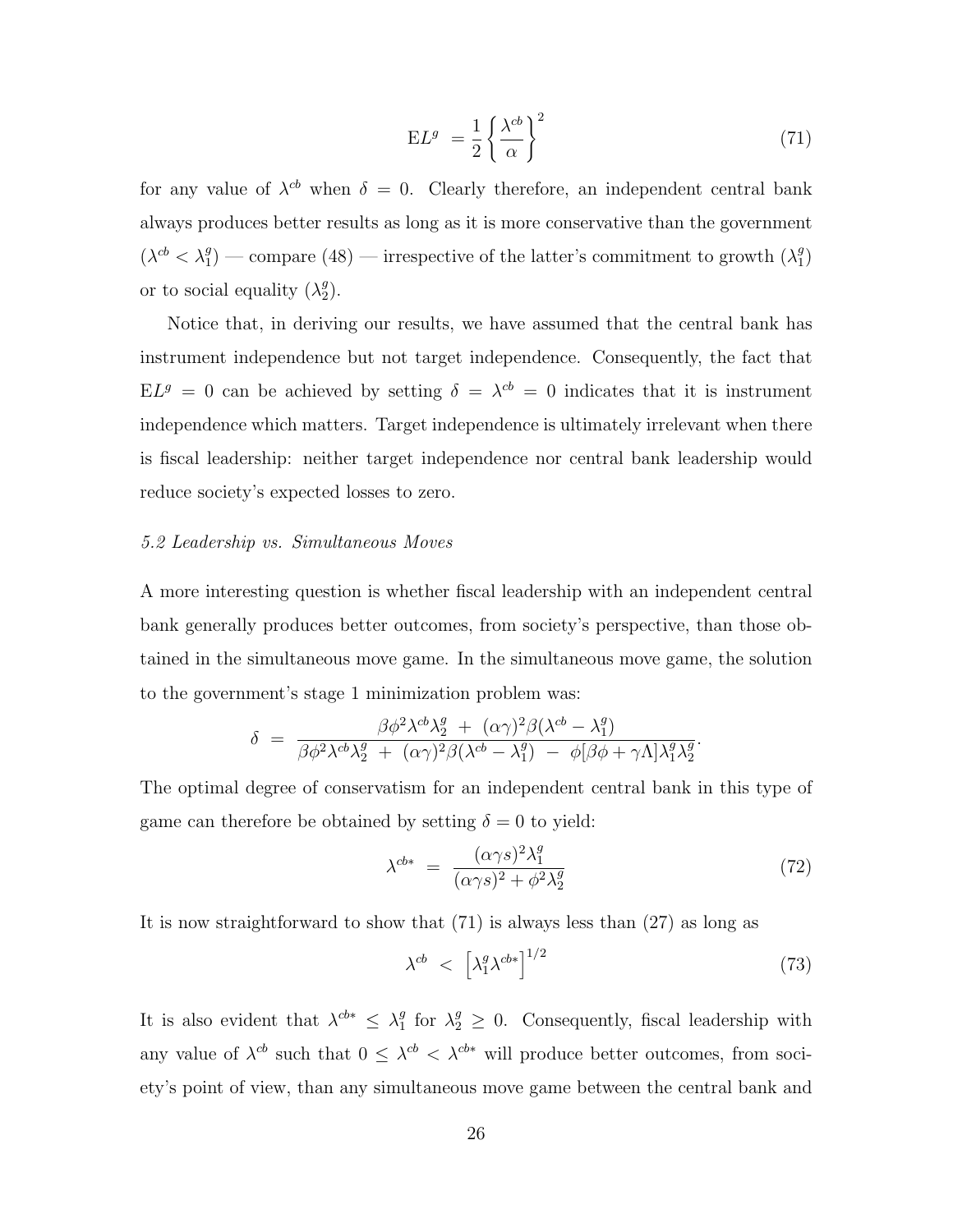the government. This is an important observation because many inflation targeting regimes, such as those operated by the Bank of England, the Swedish Riksbank, and the Reserve Bank of New Zealand, operate with fiscal leadership; while several others, notably the European Central bank and the US Federal Reserve System, are better characterized as being engaged in a simultaneous move game with their governments.

#### 5.3 Sources of the Leadership Advantage

Substituting  $\delta = 0$  and  $\lambda^{cb} = 0$  into (40)–(42) shows exactly where the advantages of fiscal leadership come from. We get

$$
\pi_t = \hat{\pi}, \quad y_t = \frac{-u_t}{\alpha}, \quad \tau_t = \frac{-(b-\theta)u_t}{\alpha} \tag{74}
$$

as the final outcomes. By contrast, from  $(16)$ – $(18)$ , the optimal outcomes for the associated simultaneous move policy game are

$$
\pi_t^* = \hat{\pi} + \frac{\alpha(\gamma s)^2}{[(\alpha \gamma s)^2 + \phi^2 \lambda_2^g]}
$$
\n(75)

$$
y_t^* = \frac{-u_t}{\alpha} \tag{76}
$$

$$
\tau_t^* = \frac{\gamma s(\lambda^{cb*} - \lambda_1^g)}{\phi \lambda_2^g} - \frac{(b - \theta)u_t}{\alpha} \tag{77}
$$

Comparing the two sets of outcomes we see that fiscal leadership eliminates inflationary bias and therefore results in a lower rate of inflation for any given  $\hat{\pi}$ .<sup>10</sup> The optimal outcome under fiscal leadership is also characterized by higher taxes and

 $10$ Notice that central bank independence alone implies a superior set of inflation outcomes. Setting  $\delta = 0$  alone yields  $\pi^* = \hat{\pi} + \lambda^{cb}/\alpha$  from (62), which is less than (75) if  $\lambda^{cb}/\alpha < \alpha(\gamma s)^2/[(\alpha \gamma s)^2 + \phi^2 \lambda_2^g]$ . That inequality holds if  $\lambda^{cb} < \lambda^{cb*}/\lambda_1^g$ . Thus (73) is just a necessary, but not a sufficient condition for government leadership to produce lower inflation. But fiscal leadership can result in better welfare outcomes even if  $\lambda^{cb*}/\lambda_1^g < \lambda^{cb} < [\lambda^{cb*}\lambda_1^g]^{1/2}$  because the social equality indicator is more satisfactory (even if inflation is not).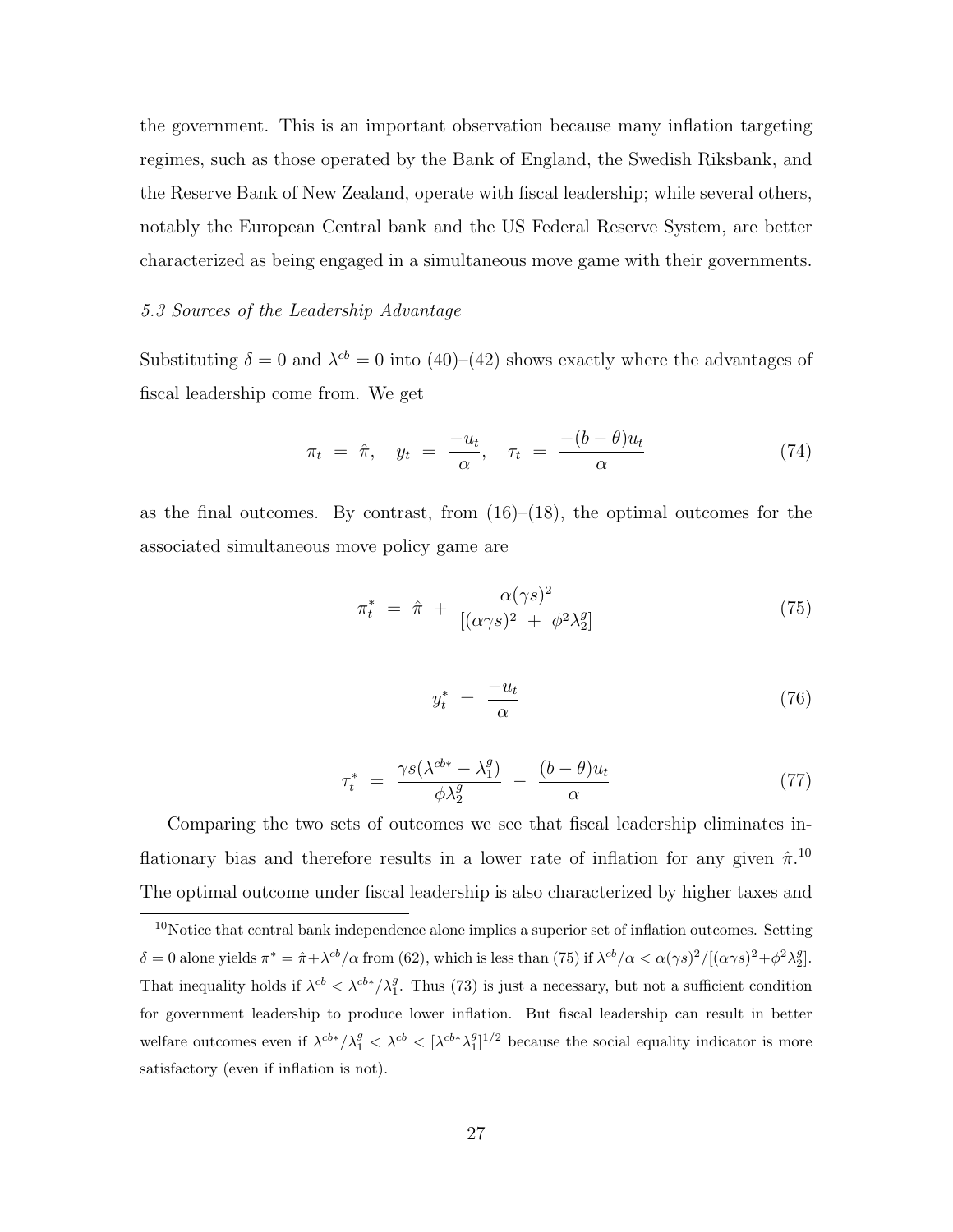therefore more income redistribution or social equality.<sup>11</sup> Moreover, these improvements in inflation control and income distribution can be achieved with no loss in expected growth.

One of the central issues addressed in the policy coordination literature is whether there are institutional arrangements that yield Pareto improvements over the noncooperative outcome.<sup>12</sup> When such institutions can be identified, they are viewed as a coordination device. In our model, fiscal leadership in the second stage of the policy game results in better outcomes for both policy authorities and is therefore an example of a rule-based form of policy coordination.<sup>13</sup>

#### **6. Conclusions**

Our results show that different institutional arrangements for the central bank and the fiscal authorities matter. Furthermore, our analysis indicates that fiscal leadership, with an independent central bank directed whose sole objective is inflation control, provides the best outcomes for society as a whole and also for the financial interests represented by the central bank. The reason for this is that this regime produces the greatest coordination between monetary and fiscal policies, and the benefits of this coordination outweigh any potential threat to the inflation target that fiscal dominance might have been expected to pose.

If fiscal leadership is not acceptable, then an independent central bank choosing its own degree of conservatism is the next best regime — provided that the central bank's inflation target is not too far from the government's target, and that the government has some social or redistribution objectives. Monetary leadership or imposed degrees

<sup>&</sup>lt;sup>11</sup>Tax revenues are lower under the simultaneous move game because  $\lambda^{cb*} < \lambda_1^g$ . Redistribution is positively related to the amount of tax revenue because  $(b - \theta)Ey_t^* = 0$ , so that  $\tau_t^*$  determines the amount of income redistribution actually achieved.

 $12$ See, for example, Currie, Holtham, and Hughes Hallett (1989); Currie (1990); and Currie and Levine (1991).

<sup>&</sup>lt;sup>13</sup>See Currie (1990) for a discussion of the distinction between rule-based and discretionary, or ad hoc, forms of policy coordination.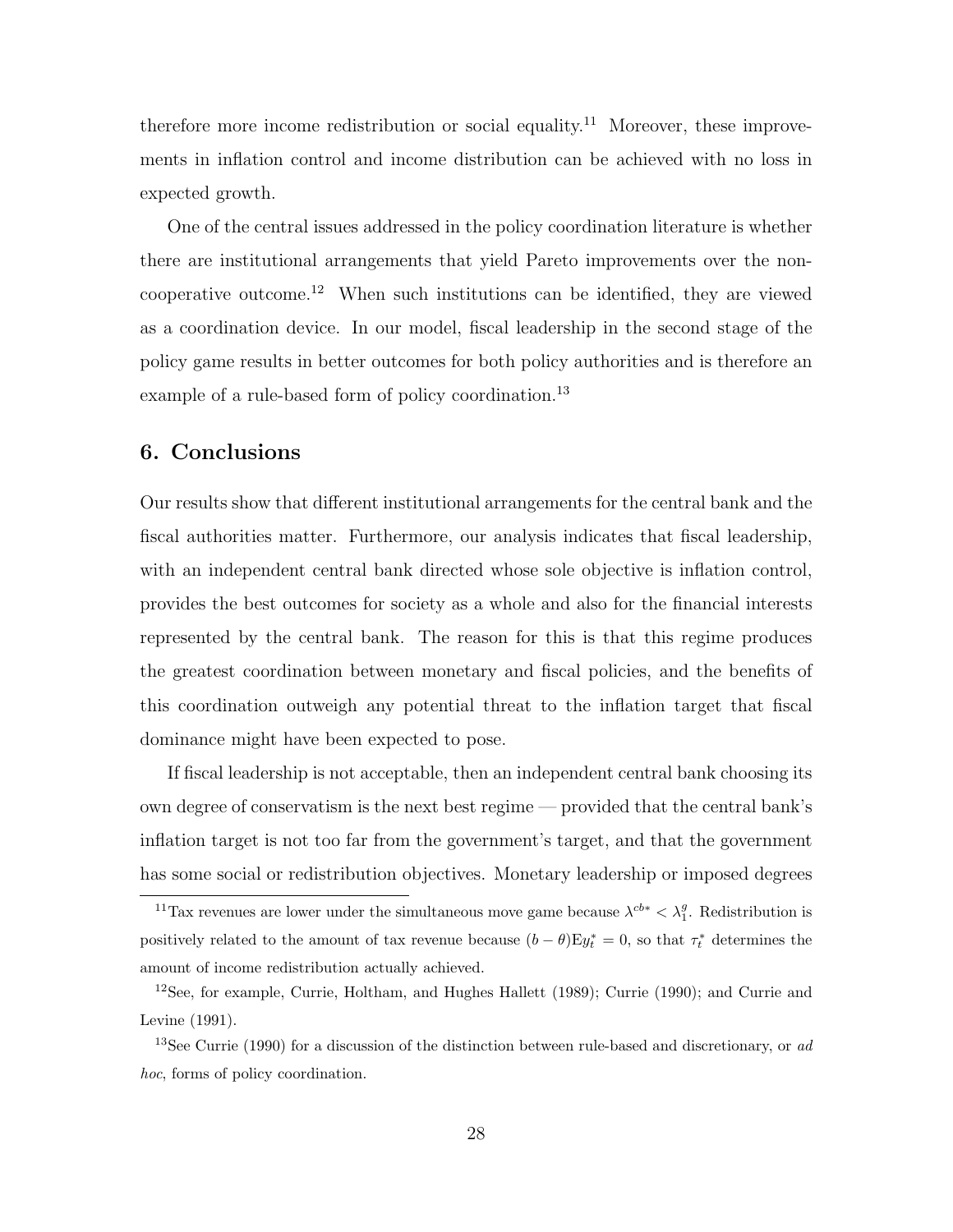of conservatism are not desirable when economic performance is affected by both fiscal and monetary policies.

We also find that target independence is ultimately unimportant. Instrument independence is the crucial feature, even under reasonable variations in the central bank's preferred degree of conservatism or inflation target. The reason for this is that greater conservatism or lower inflation targets generate a reaction from governments using fiscal policies or other policy instruments. Governments will therefore compensate — which makes it important that our models should take into consideration the strategic elements of fiscal or other policies, alongside their analysis of a suitable monetary framework. Although this has been shown in an extremely stylized manner here, through the choice of policy independence and conservatism parameters, recent experience in Europe bears out the practical importance of considering the interaction of fiscal and monetary when designing monetary institutions. In particular, the trend towards lower inflation targets, increased conservatism, and greater central bank independence in Europe has led to a compensating expansion in fiscal positions — to the point where the Stability Pact appears to be threatened in many of the larger economies.

#### **References**

- Alesina, A. and R. Gatti (1995) "Independent Central Banks: Low Inflation at No Cost," American Economic Review **85**, 196-200.
- Barro, R.J. (1981) "Output Effects of Government Purchases," Journal of Political Economy **89**, 1086-1121.
- Barro, R.J. and D.B. Gordon (1983) "Rules, Discretion, and Reputation in a Model of Monetary Policy," Journal of Monetary Economics **12**, 101-21.
- Currie, D.A. (1990) "International Policy Coordination," in D.T. Llewellyn and C. Milner (eds.) Current Issues in International Monetary Economics, Macmillan, London, 125-48.
- Currie, D.A., G. Holtham, and A. Hughes Hallett, (1989) "The Theory and Practice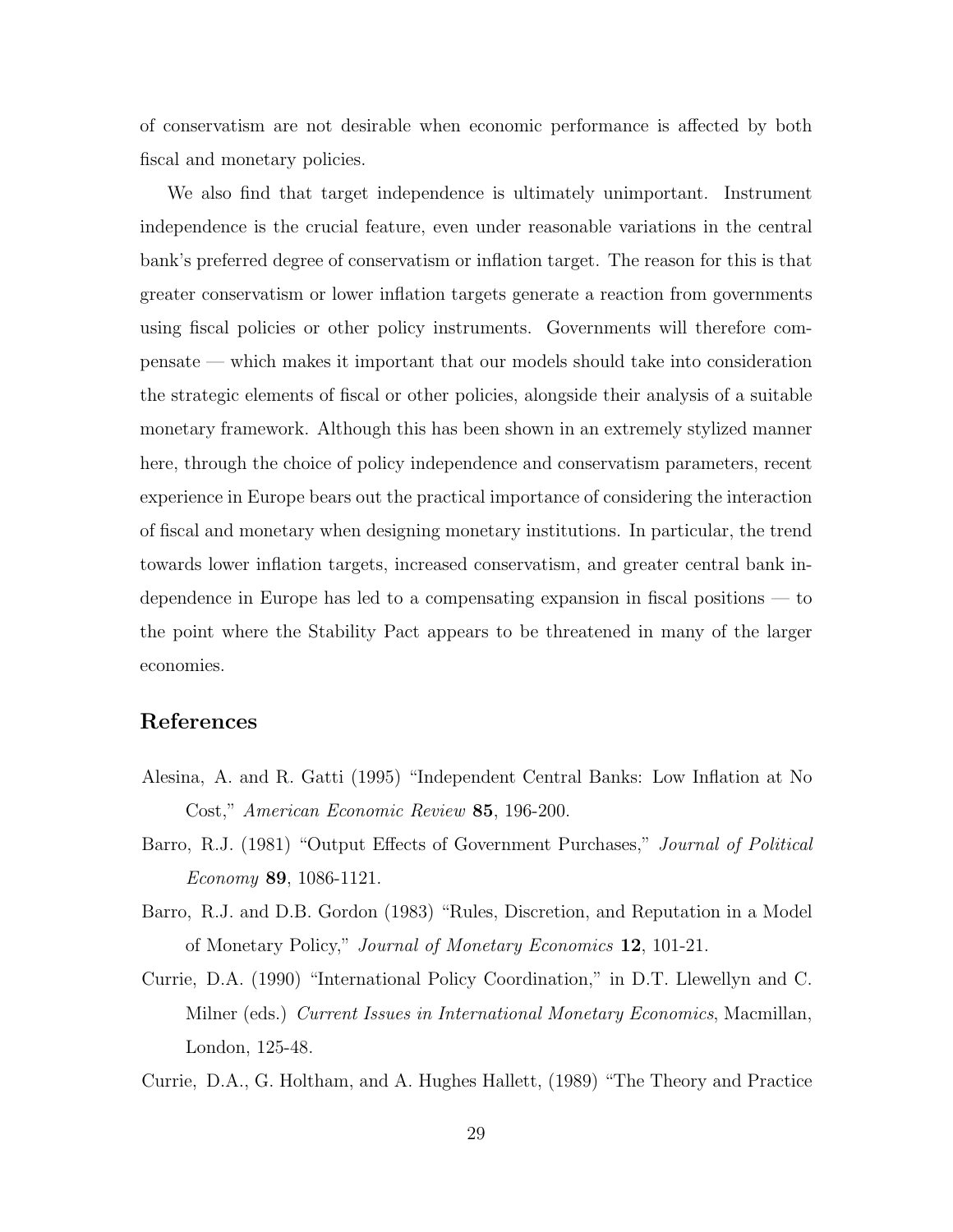of International Economic Policy Coordination: Does Coordination Pay?" in R. Bryant, D. Currie, J. Frenkel, P. Masson, and R. Portes (eds.) Macroeconomic Policies in an Interdependent World, International Monetary Fund, Washington DC.

- Currie, D.A. and P. Levine (1991) "The International Coordination of Monetary Policy – A Survey," in C.J. Green D.T. Llewellyn (eds.) Surveys in Monetary Economics, Vol. 1, Cambridge MA and Oxford, Basil Blackwell.
- Demertzis, M., A. Hughes Hallett, and N. Viegi (1999) "An Independent Central Bank Faced with Elected Governments," Discussion Paper No. 2219, Center for Economic and Policy Research, London.
- Dixit, A.K. and L. Lambertini (2001) "Fiscal Discretion destroys Monetary Commitment," Unpublished Manuscript, Department of Economics, Princeton University.
- Fischer, S. (1995) "Central Bank Independence Revisited," American Economic Review **85**, 201-6.
- Galí, J. and T. Monacelli (2002) "Monetary Policy and Exchange Rate Volatility in a Small Open Economy," Discussion Paper No. 3346, Center for Economic and Policy Research, London.
- Hughes Hallett, A. and D.N. Weymark (2001) "The Cost of Heterogeneity in a Monetary Union," Discussion Paper No. 3223, Center for Economic Policy Research, London; Working Paper No. 01-W28, Department of Economics, Vanderbilt University,  $\langle$ www.vanderbilt.edu/econ $\rangle$ .
- Lucas, R.E. (1973) " Some International Evidence on Output-Inflation Trade-Offs," American Economic Review **63**, 326-34.
- Lucas, R.E. (1972) " Expectations and the Neutrality of Money," Journal of Economic Theory **4**, 103-24.
- McCallum, B.T. (1989) Monetary Economics: Theory and Policy, Macmillan, New York.
- Taylor, J.B. (1993) Macroeconomic Policy in a World Economy: From Econometric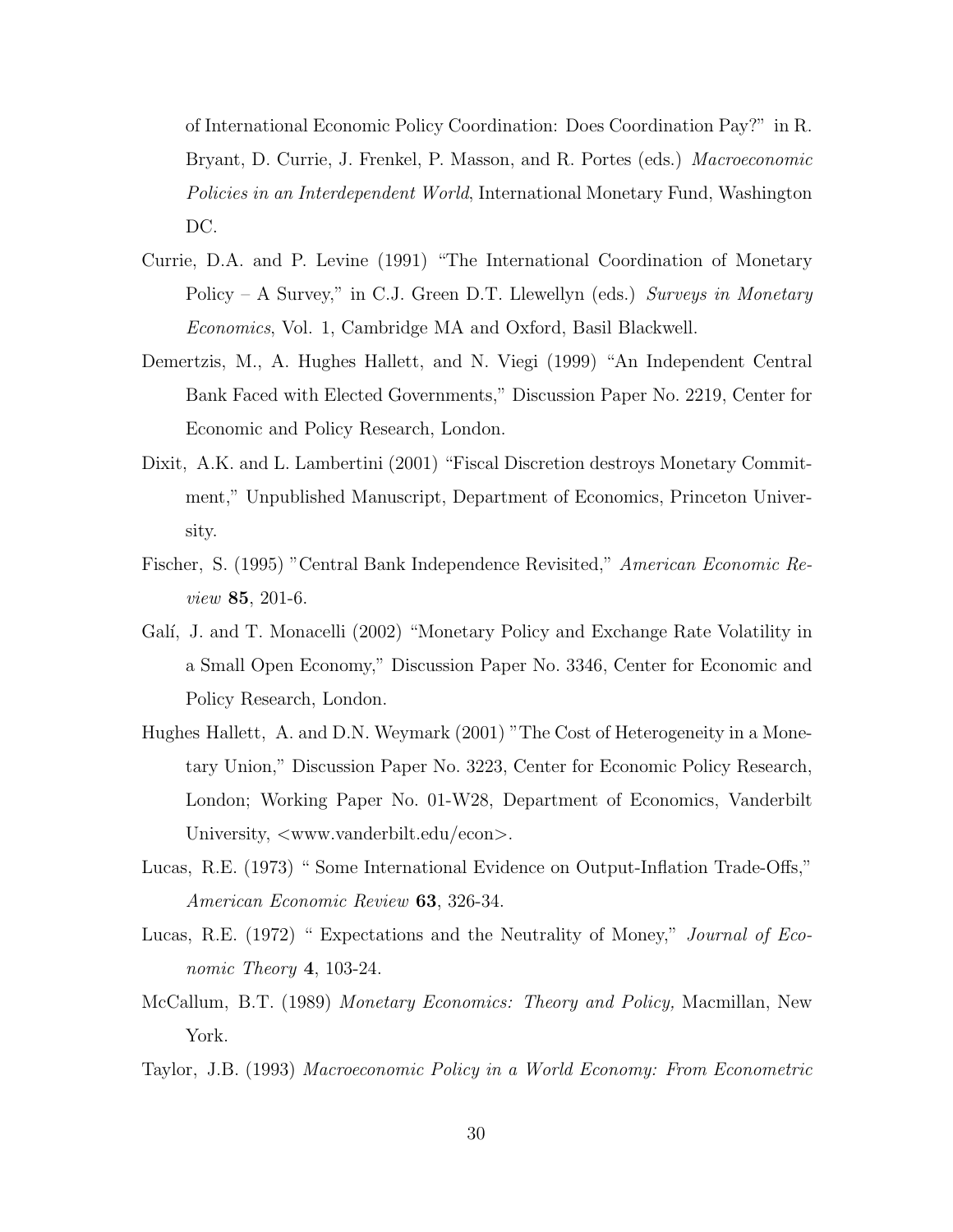Design to Practical Operation, W.W. Norton and Company, New York.

Weymark, D. N. (2001) "Inflation, Income Redistribution, and Optimal Central Bank Independence," Working Paper No. 01-W02R, Department of Economics, Vanderbilt University.  $\langle$ www.vanderbilt.edu/econ $\rangle$ .

## **Appendix 1 Solutions to (46) and (47)**

The first-order condition (47) can be written as a quartic polynomial in  $\delta$ . As a consequence, there are four solutions that simultaneously satisfy (46) and (47). By inspection, it is apparent that one of these solutions is  $\delta = 1$  and  $\lambda^{cb} = \lambda_1^g$ . When  $\delta \neq 1$  and  $\lambda^{cb} \neq \lambda_1^g$ , the first order conditions can be written

$$
(\phi - \eta \Lambda) \lambda_2^g \left\{ (1 - \delta) \beta (\phi - \eta \Lambda) \lambda^{cb} + \delta [\beta \phi + \gamma \Lambda] \lambda_1^g \right\}
$$

$$
- (1 - \delta) (\beta \eta + \gamma)^2 (\alpha s)^2 \beta (\lambda_1^g - \lambda^{cb}) = 0 \qquad (A.1)
$$

$$
\left[\delta(1-\delta)\Lambda\frac{\partial\eta}{\partial\delta} + (\phi-\eta\Lambda)\right] \left\{(1-\delta)\beta(\phi-\eta\Lambda)\lambda^{cb} + \delta[\beta\phi+\gamma\Lambda]\lambda_1^g\right\}\lambda_2^g
$$
  
 
$$
- (1-\delta)(\beta\eta+\gamma)(\alpha s)^2\beta \left[(\beta\eta+\gamma) - (1-\delta)\beta\frac{\partial\eta}{\partial\delta}\right](\lambda_1^g-\lambda^{cb}) = 0.
$$
 (A.2)

But (A.2) can be expressed as

$$
(A.1) + \delta(1 - \delta)\Lambda \frac{\partial \eta}{\partial \delta} \left\{ (1 - \delta)\beta(\phi - \eta\Lambda)\lambda^{cb} + \delta[\beta\phi + \gamma\Lambda]\lambda_1^g \right\} \lambda_2^g
$$

$$
+ (1 - \delta)^2(\beta\eta + \gamma)\frac{\partial \eta}{\partial \delta}(\alpha\beta s)^2(\lambda_1^g - \lambda^{cb}) = 0. \quad (A.3)
$$

Consequently, when  $\delta \neq 1$  and  $(A.1)$  is satisfied,  $(A.2)$  becomes

$$
\delta \Lambda \left\{ (1 - \delta) \beta (\phi - \eta \Lambda) \lambda^{cb} + \delta [\beta \phi + \gamma \Lambda] \lambda_1^g \right\} \lambda_2^g
$$
  
+ 
$$
(1 - \delta) (\beta \eta + \gamma) (\alpha \beta s)^2 (\lambda_1^g - \lambda^{cb}) = 0.
$$
 (A.4)